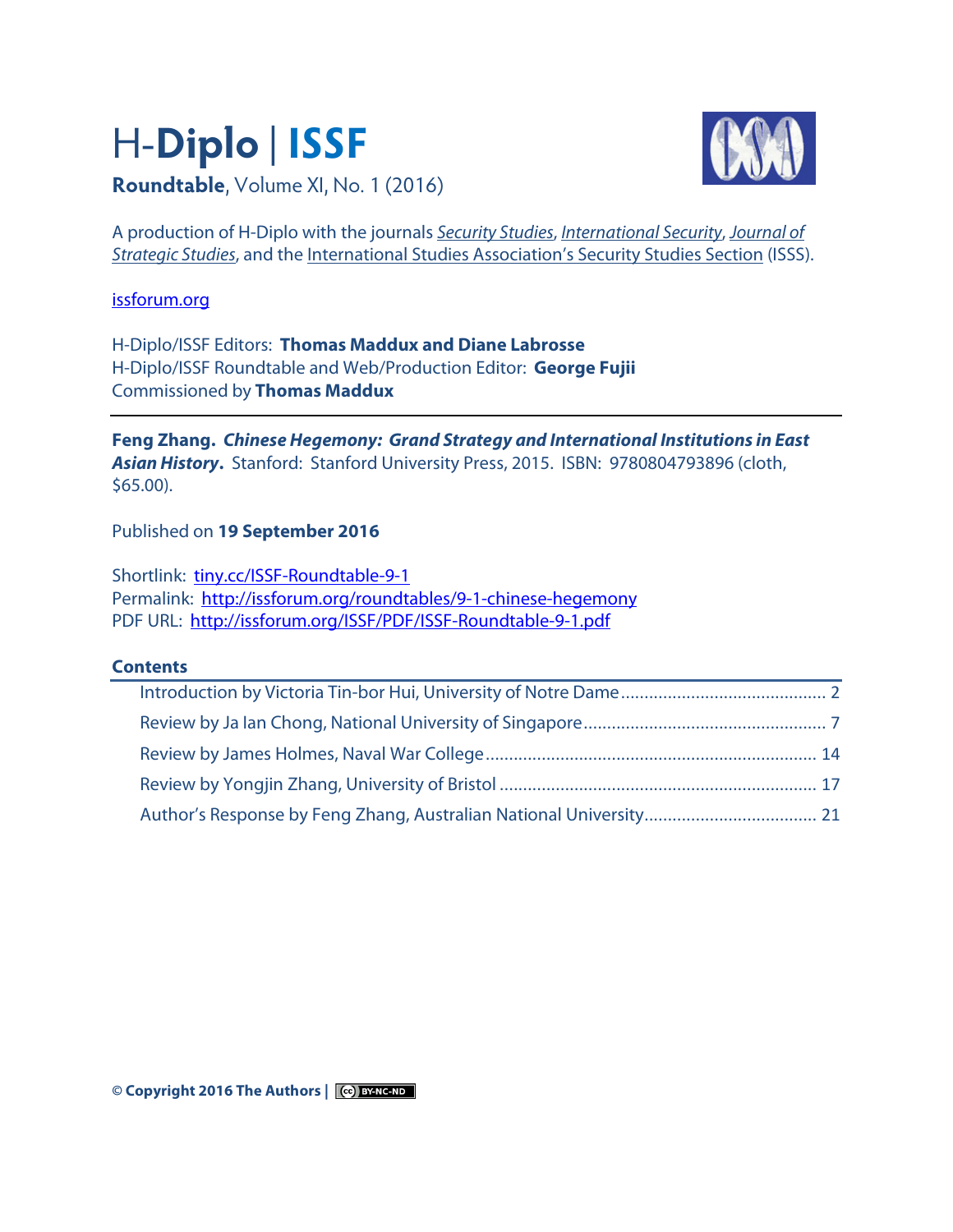# <span id="page-1-0"></span>**Introduction by Victoria Tin-bor Hui, University of Notre Dame**

## *History in Search of Theory*

<span id="page-1-1"></span> $\overline{a}$ 

t is a pleasure to read Feng Zhang's *Chinese Hegemony: Grand Strategy and International Institutions in East Asian History.* This book is an exemplar in its serious treatment of Chinese history, its holistic approach to East Asian history covering Inner Asia as well as Korea and Japan, its simultaneous analysis of the foreign policy strategies of both imperial China and its neighbors, and its meticulous examination of fluctuating normative and instrumental strategies in particular periods and in particular relations. It will no doubt become required reading in the International Relations literature.  $\prod_{\text{the }i}$ 

*Chinese Hegemony* aims to study, first, the grand strategies of imperial China and its neighbors in their relational interactions in early Ming times (1368-1424), and, second, the institutional practices of regional politics (3). Zhang's project may be characterized as one of history in search of theory. The excellent case studies of Sino-Korean relations (chapter 3), Sino-Japanese relations (chapter 4), and Sino-Mongol relations (chapter 5) are based on his dissertation research. The book adds a new relational theory of grand strategy. Judging from the reviews, Zhang may have searched too hard for a new theoretical and methodological framework. This book is unusual in devoting as much space to theorizing as to empirical analysis. The case chapters, which are themselves intensely theory-driven, are sandwiched between the "introduction" (chapter one) and "a relational theory of grand strategy" (chapter two) on the front end, and the "fundamental institutions of Chinese hegemony" (chapter six) and a plea for "ethical relationalism as a critical IR theory" (chapter seven) on the back end. Zhang has been very proactive in seeking comments and advice from a wide range of scholars interested in historical IR. His most interested readers have known the case studies for some time and tend to begin reading the book with preconceptions. His efforts at striking a balance between his English School training and American positivism and between Confucianism and realism may leave scholars on both sides somewhat dissatisfied. This book is thus particularly vulnerable to comments, as noted by Yongin Zhang, that "reproach [the] author for not having written a different kind of book altogether."

Ian Chong, James Holmes, and Y. Zhang provide very helpful summaries of Zhang's argument and there is no need to repeat their efforts. This introduction hopes to weave together and elaborate on key criticisms raised in their reviews. 'To begin, Y. Zhang argues that "the principal purpose" of the "constructed historical narratives of Sino-Korean, Sino-Japanese, and Sino-Mongol relations" is "not so much to explain historical Chinese hegemony per se as to demonstrate the explanatory power of Zhang's newly constructed relational theory of grand strategy." This is a criticism that Zhang violates his own principle of not "subordinating history to theory" (45). Nonetheless, for a book that seeks to break into the mainstream IR literature, this could be taken as a compliment rather than a criticism. However, Y. Zhang's statement also highlights the fundamental dilemma of the book: the relational theory and method may be seen as too positivist for interpretivists and too unfalsifiable for positivists.

Zhang aims at a normative theory, but Y. Zhang reckons that "this project, unwittingly or otherwise, [has] put its critical edge and normative bent back into the positivist prison." He especially faults Zhang for "taking

<sup>&</sup>lt;sup>1</sup> I thank Ian Chong for comments on an earlier draft of this introduction.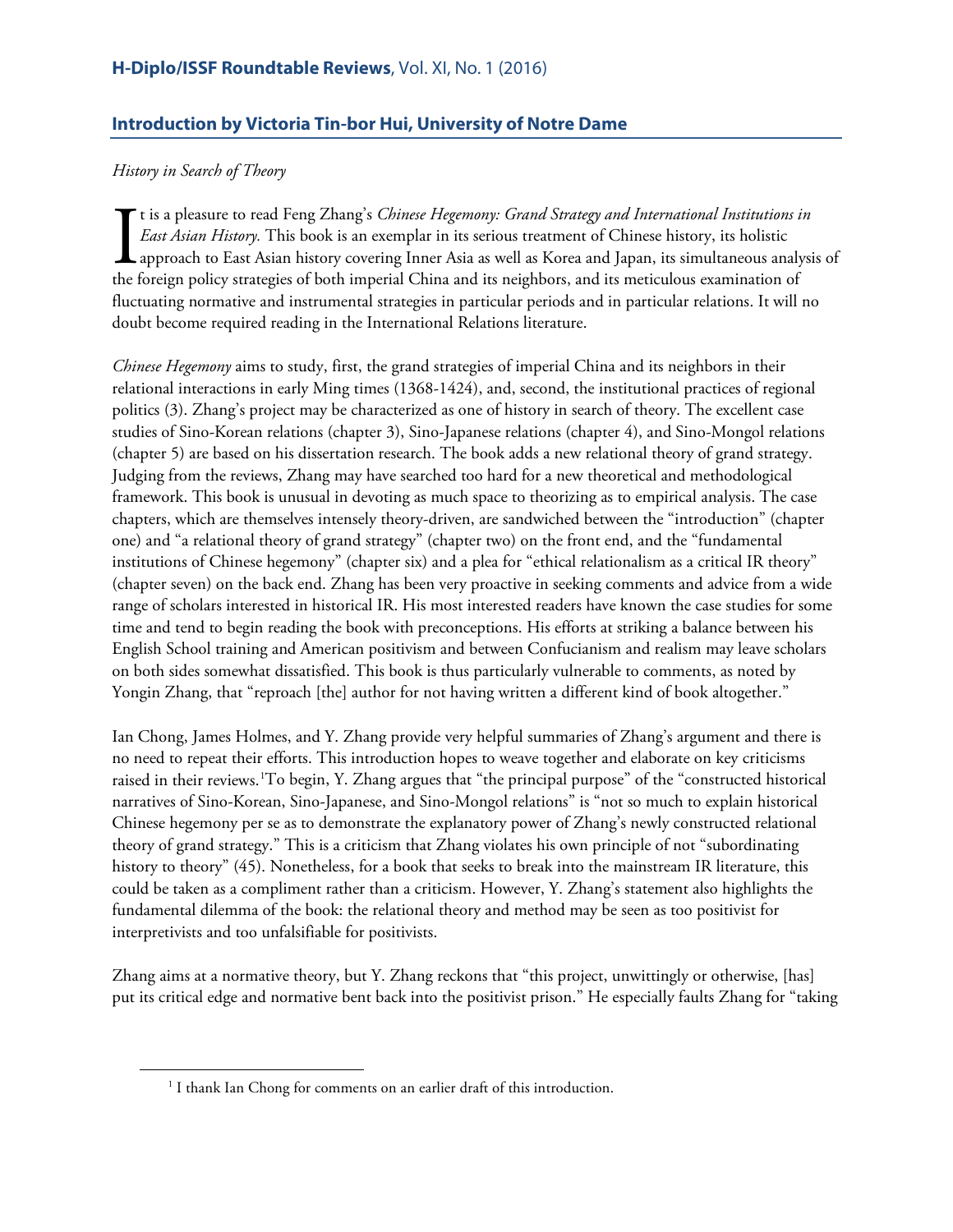cues" from Kenneth Waltz in "constructing a relational theory of grand strategy as an explanatory theory" and in "reducing Confucian relationalism to instrumental rationality and expressive rationality."

I agree that the book wavers between positivism and interpretivism in assessing instrumental rationality and expressive rationality. The former involves "consequentialist means-end calculation" and "self-interest maximization" while the latter embodies "Confucian relational affection and obligation" (7, 9). Zhang faces the familiar problem that coercive policies can be compatible with both instrumental rationality and expressive rationality (41). Positivists have an obvious solution – they treat interest calculation and normative concerns as alternative explanations and then rule out the causal role of one or the other. In contrast, Zhang is a relationalist with a preference for "the inclusive 'both-and' rather than the exclusive 'either-or' solution" (28). He sees instrumental rationality and expressive rationality as mutually compatible and the difference is only a matter of degree (33, 38, 169). Yet, Zhang also slips into the positivist mode of trying to differentiate the two types of rationality and weigh them as alternative explanations (41-42).

Zhang's "empirical adjudication" (42) is so positivist, Y. Zhang observes, that he even "quantif[ies] the duration (in terms of the number of years) of instrumental and expressive strategies adopted respectively by China and the three neighbours collectively in the early Ming period." He concludes that expressive strategies accounted for 75 years or 21 percent of the overall duration, compared with 79 percent for instrumental strategies (177). For Zhang, this means that expressive rationality should be taken seriously by IR scholars. However, positivists could readily respond that the 79:21 ratio proves that instrumental rationality is the proper focus of analysis for the sake of parsimony while expressive rationality can be safely bracketed as a "residual variable" (178).

Positivists are also unlikely to be converted to the method of historical narratives (15). It does not help that "behavioral evidence" and "motivational analysis" can point in opposite directions (108). How does Zhang tally scores for expressive rationality? In Sino-Korean relations, the explicit reference to the term "sadae" or "serving the great" in internal deliberations counts toward expressive rationality (79). However, the case study also offers a tale of Choson confrontation with the Ming over territory and sphere of influence as well as resistance to the Ming's requisitions for horses, eunuchs, and virgins. King T'aejong is reported to have complained that he had to "endure" the Ming and restrain his "anger" (77). He urged his officials to both "serve [the Ming emperor] with utmost integrity" and "strengthen… fortifications and store … supplies" in the same sentence (76). In Sino-Japanese relations, a "relationship of mutual benefit" gives another score to expressive rationality (104). Yet, liberal IR scholars who follow instrumental rationality have long argued that shared interest is the foundation for international cooperation.

Zhang offers a surprising finding that expressive rationality was more prominent in Sino-Mongol relations than in Sino-Korean and Sino-Japanese relations (119). This challenges other scholars who divide historical East Asia into two distinctive Confucianized and nomadic societies. Zhang contends that Emperor Yongle in several short periods "mainly" adopted expressive strategies "by trying to create a hierarchical tributary relationship of Confucian propriety with the Mongols" (139). Nonetheless, if "[o]btaining Mongol submission was simply the cheapest way to ensure the security and legitimacy of Ming rule" under Emperor Hongwu (128), it is not obvious why this would stop being the case under his son Yongle.

Zhang credits this period to expressive rationality also because instrumental rationality should have counseled a divide-and-rule strategy against the Oirats and the Eastern Mongols (140). Intriguingly, it was the Mongols who "manipulated" Ming power as a "self-strengthening strategy" in their own struggle for steppe hegemony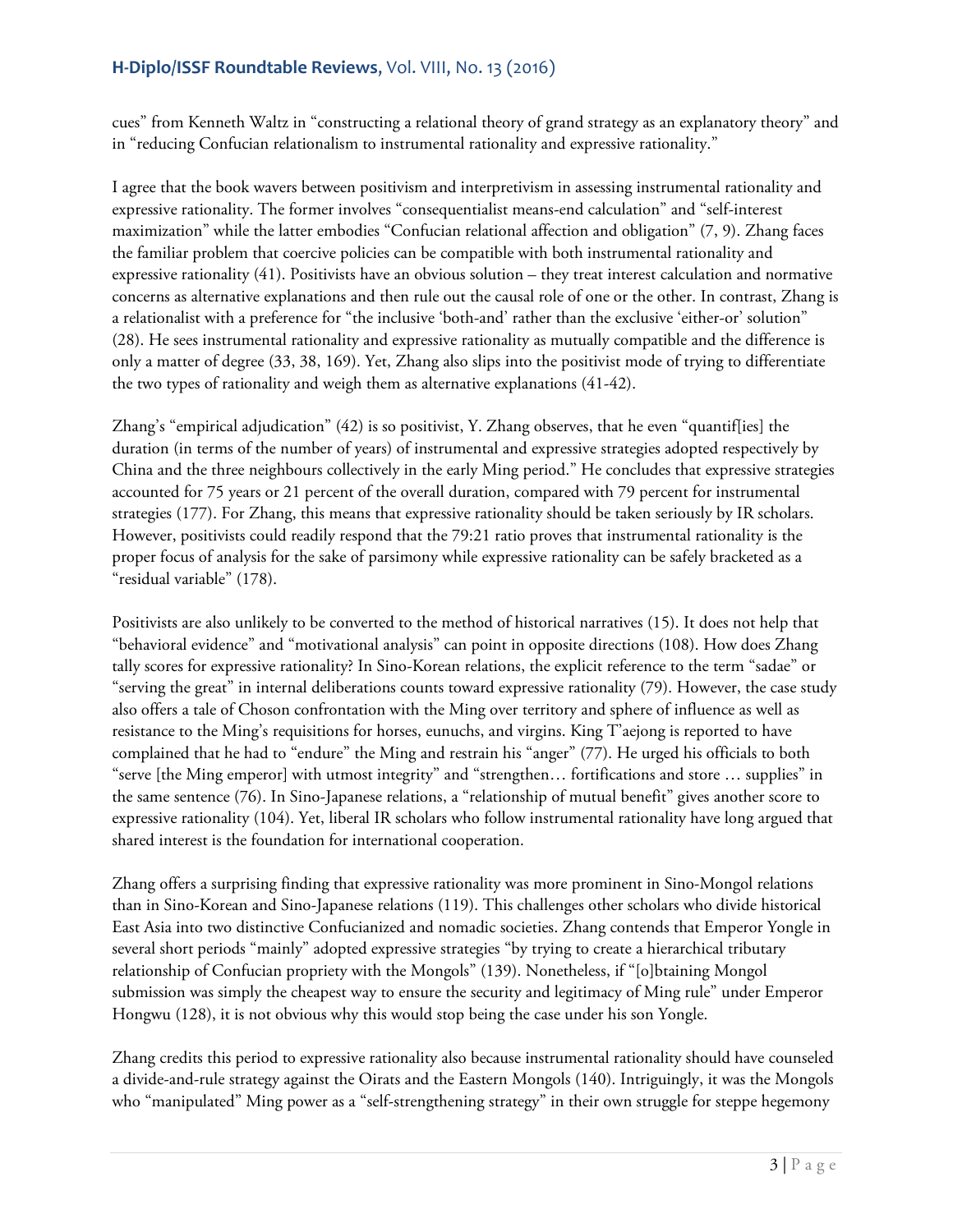by alternately breaking off and restoring relations with the Ming (140, 146-148). Repeatedly, "no sooner had conflict ended than the Mongols came to the Ming court to present tribute" (149). Yongle's response to such "deceitful" tributary missions was to handsomely reward them. Does this account of "Mongols' use and abuse of Ming power" (148) prove that Yongle was acting on expressive rationality based on "mutual benefit" (141)? Both Holmes and Y. Zhang warn about the limits of any kind of rationality, expressive or instrumental. The Ming emperor is not unlike other world leaders whose decision-making was clouded by "honor and fear" (Holmes), or "hubris, miscalculation, stupidity, folly and mischief" (Y. Zhang).

Yongle's "strategic folly" (141) also takes us to Chong's contention with Zhang's claim that "China's foreign relations were always bilateral and never multilateral" (15). Zhang is right that foreign relations were bilateral. The problem is that he aims to study grand strategy, which should be multilateral, as Chong suggests. Zhang argues that the proper approach to studying grand strategy is not to presume that political leaders have "any overarching grand strategic plan" but to identify the emergence of strategies in "contingent and piecemeal steps" through relational interactions (16). Yet, when Yongle alternated between expressive hierarchy and instrumental hierarchy (141-142, 152), was he developing a grand strategy or was he improvising in the face of Mongols' alternating tactics?

Zhang further maintains that "complaints and disagreements are normal… in the case of conflict of interest" (80). He hypothesizes that conflict of interest is correlated with instrumental rationality while amity is correlated with expressive rationality (18, 37, 39). The question then is how conflict of interest endogenously emerged through interaction dynamics. Y. Zhang observes that the Ming's presumption of hierarchy presented an "insurmountable conceptual barrier" to the cultivation of "intersubjective" "ethical relationalism." Indeed, neighbors' refusal to "serve the great" (65, 160) was repeatedly the cause for conflict because insubordination was seen by the Ming emperor as a violation of propriety (41, 160), even a crime (110, 132, 134, 139), that deserved "punishment." In Sino-Korean relations, Choson formally launched the "sadae" policy "upon hearing the Yongle emperor's invasion of Vietnam," drawing the lesson that "[i]f our country has a little lack of the propriety of serving the great, [he] will send a punitive expedition against us" (76). If Korean leaders could not afford offending the Ming emperor, Japanese leaders could. In Sino-Japanese relations, "national pride" motivated such defiant statements as "the world is the world's world; it does not belong to a single person" (94). The Ming emperor was "outraged" (94) but was deterred by the memory of the Yuan dynasty's failed invasion of Japan a century earlier (95).<sup>[2](#page-3-0)</sup>

If both Korea and Japan avoided "punitive expeditions," the Mongols were the key targets. Yongle personally commanded five campaigns against the Mongols when they "resist[ed] and compete[d] with the Central Kingdom" and "violated" his orders, trust, and propriety (134-137, 141). Zhang argues that "none of the Yongle emperor's campaigns into Mongolia could be justified purely on the grounds of Confucian punishment." Nevertheless, he insists that such wars could still have "a positive role" in "maintaining the international society of Chinese hegemony" (165-166). This argument could be strengthened by an in-depth discussion of Yongle's "punitive expedition" against Vietnam (Holmes). Sino-Vietnamese relations are critical

l

<span id="page-3-0"></span><sup>2</sup> Ji-Young Lee's forthcoming book *China's Hegemony: Four Hundred Years of East Asian Domination* (Columbia University Press, 2016) examines Chinese-Korean-Japanese relations in Ming and Qing times from the perspective of domestic political needs.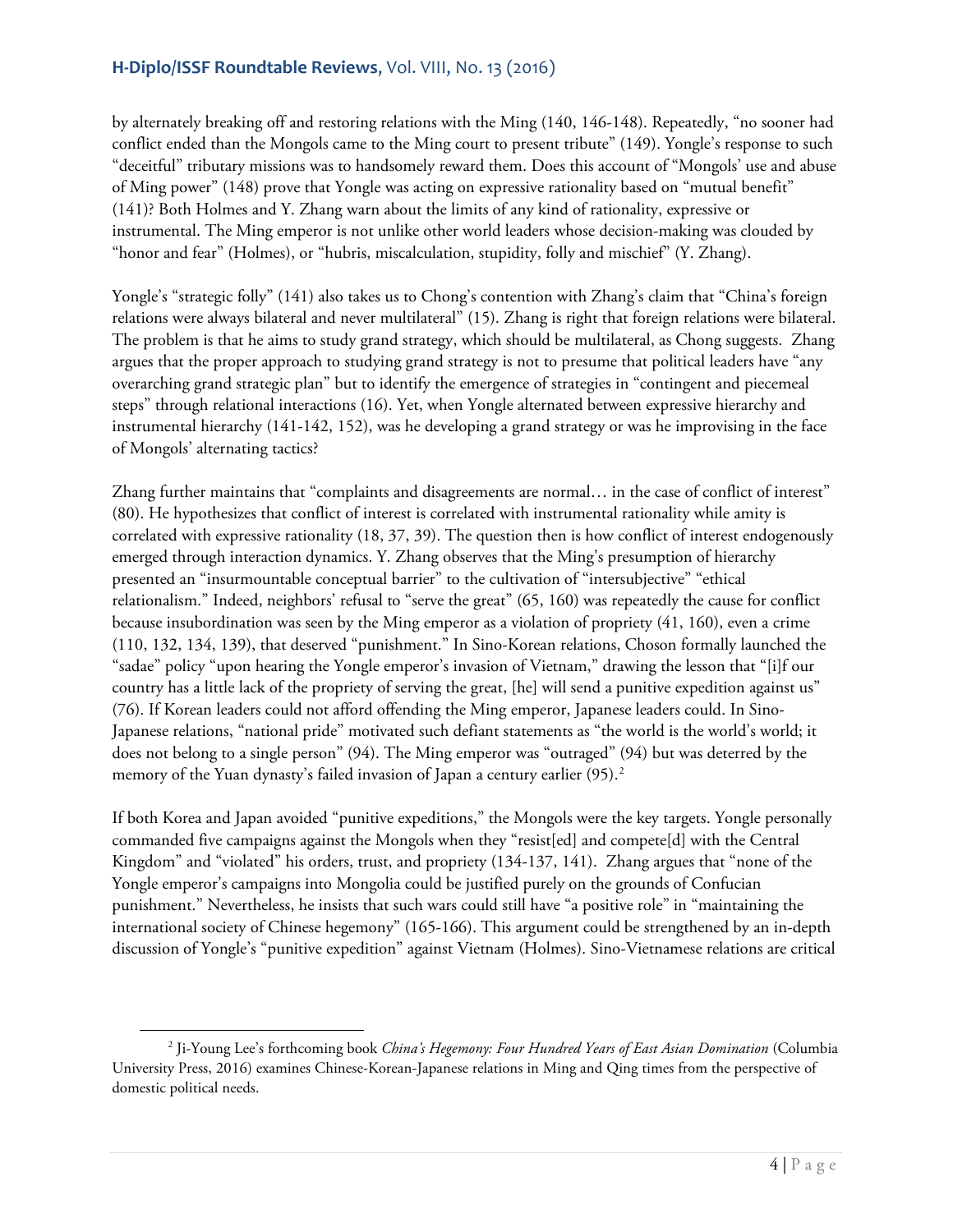to Zhang's effort at differentiating expressive rationality from instrumental rationality (41) and should not be dismissed out of hand as being "unlikely to offer methodological benefits" (15).

In terms of "methodological benefits," the cases of Sino-Korean, Sino-Japanese and Sino-Mongol relations were selected because they "offer variations on both the independent and the dependent variables" (15, 174). It is noteworthy that a relational approach that studies "patterned relationships" rather than "actor attributes" (5) would employ terms that make sense only to positivists (e.g., in how they study dyads of interstate relations). Zhang also objects to the positivist presumption of preconstituted identities and interests prior to strategic interactions (16, 21, 25, 175, 177). Yet, East Asian polities were not born in the early Ming. In Zhang's empirical studies, Chinese, Korean, Japanese, and Mongol leaders all had preconceptions of each other based on historical precedents (48-49, 86-88, 120-121).

All three reviewers also point out that the conception of "Chinese hegemony" is less "Chinese" than it appears. First, China was not always "the undisputed regional hegemon" as it was in the early Ming (2) and so it remains to be seen, Y. Zhang suggests, if the "key findings and theoretical claims… can be equally applied to other periods." Second, hegemony is a familiar world phenomenon not limited to Chinese history. Chong cautions against exceptionalist views and observes that "the fundamental questions of order, leadership, compliance, and system management for preeminent states seem to translate across time and space." If Zhang desires to appeal to positivists, a detour to comparative hegemonies in chapter six would have been more useful than the current abstract analysis of whether early Ming hegemony was an international society or an international institution (157).

Zhang's ultimate aim was not to make "a justification for hierarchy, but a plea for humaneness" (183). He advocates "a judicious blend of exceptionalism and liberalism to guide future Chinese strategy for a peaceful and cooperative regional order that can absorb the impact of China's rise" (188). Y. Zhang observes that this discussion of contemporary Chinese strategy is paradoxically "purged of the expressive hierarchy that is said to be characteristic of Confucian relationalism in the earlier discussions." This omission would matter less to positivists. Holmes wonders if "the Chinese Communist Party—a party that once sought to destroy China's Confucian bequest— [can] simply resume the methods used by Ming China." This concern also does not matter because both coercive and normative methods could be consistent with Confucianism. Chong issues a helpful reminder that Confucianism – not to mention China's history – "necessarily included contradictions and significant variation."

In all, Zhang's *China Hegemony* should be applauded for putting Chinese history at the center of IR theorizing. This introduction most likely commits what Y. Zhang calls "the most egregious sin of reviewers" – regretting that the author did not develop the kind of theory that I was hoping for. I should leave it to general readers, who do not have "preconstituted" ideas from prior interactions, to judge if Zhang's meticulous history found the right theory.

## **Participants:**

**Feng Zhang** is a Fellow in the Department of International Relations at the Australian National University's Coral Bell School of Asia Pacific Affairs and an Adjunct Professor at the National Institute for South China Sea Studies in Haikou, China. He has been a visiting scholar at the East Asian Institute of the National University of Singapore and the Guangdong Institute of International Strategy in Guangzhou, China. He received his Ph.D. in International Relations from the London School of Economics and Political Science,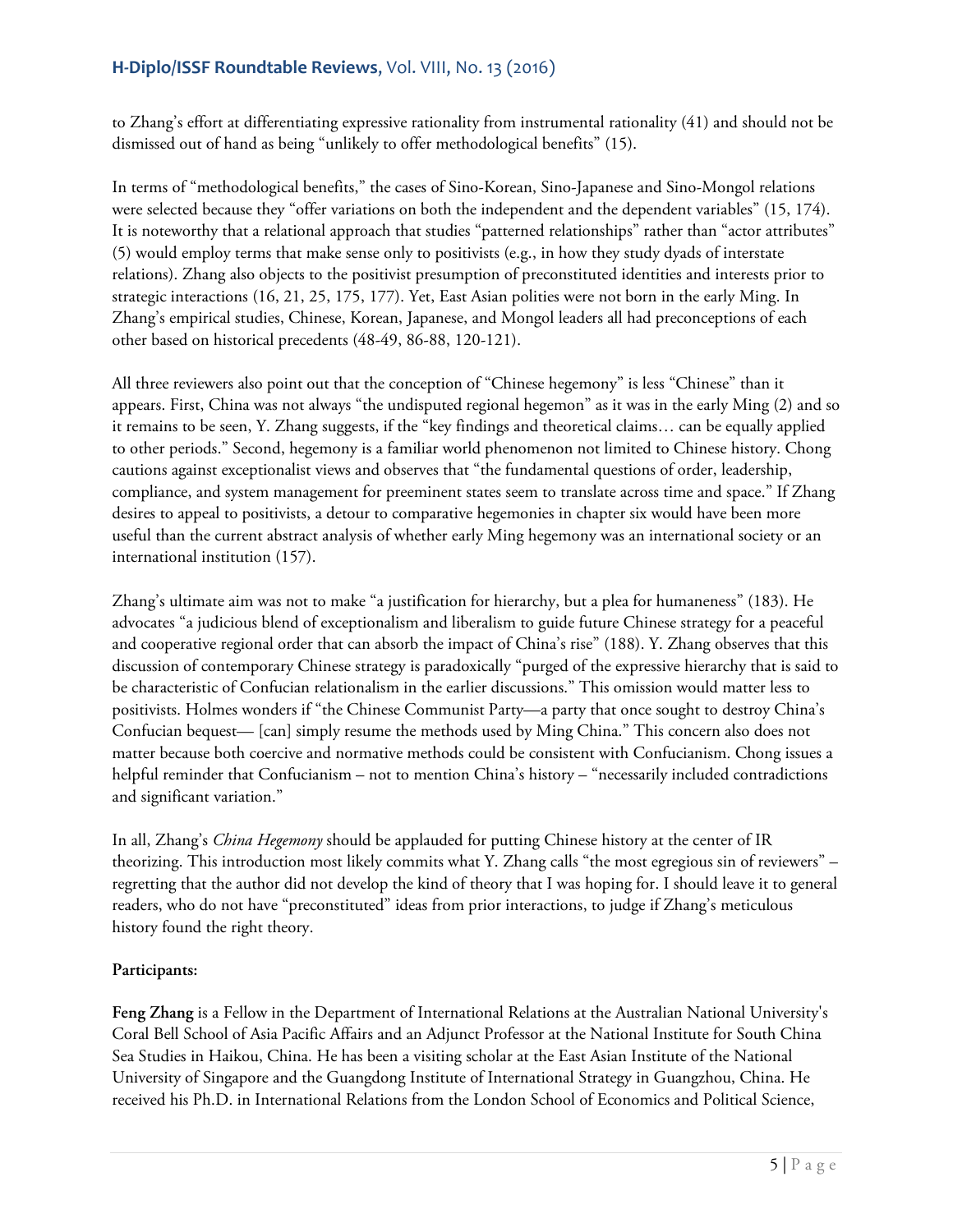and has previously taught at Tsinghua University in Beijing and Murdoch University in Perth. His research focuses on Chinese foreign policy and strategy, Asia-Pacific maritime security, and international relations theory. His articles have appeared in leading international relations journals including the *Chinese Journal of International Politics*, *European Journal of International Relations, Review of International Studies*, and *Survival*. He writes a column on China's international relations for The Paper, and also contributes to International Public Policy Review, Foreign Policy, The National Interest, and The Strategist.

**Victoria Tin-bor Hui** is an Associate Professor in Political Science at the University of Notre Dame. She received her Ph.D. in Political Science from Columbia University and her B.SSc. from the Chinese University of Hong Kong. She is the author of *War and State Formation in Ancient China and Early Modern Europe* (Cambridge University Press, 2005). Hui's current research examines the centrality of war through the entire span of Chinese history. Hui also studies Hong Kong politics and has published "Hong Kong's Umbrella Movement: The Protest and Beyond" in the *Journal of Democracy* 26:2 (April 2015): 111-121.

**Ja Ian Chong** is assistant professor of political science at the National University of Singapore. He received his degree from Princeton University and was a Princeton-Harvard China and the World Fellow. His book *External Intervention and the Politics of State Formation: China, Indonesia, Thailand—1893-1952* (Cambridge, 2012) was awarded the 2013 International Security Studies Section Best Book Award from the International Studies Association. Chong's publications also appear in the *China Quarterly*, *European Journal of International Relations*, *International Security*, *Security Studies*, and other journals. His current project examines how responses to apparent power transition among non-leading states aggregate to affect regional architecture and major power competition. The project focuses on the Asia-Pacific during the early Cold War, after the Vietnam War, and between the end of the Cold War and today.

**James Holmes** is Professor of Strategy at the Naval War College and coauthor of *Red Star over the Pacific* (Annapolis: Naval Institute Press, 2010; trans., Beijing: Social Sciences Academic Press, 2014), an Atlantic Monthly Best Book of 2010. The views voiced here are his alone.

**Yongjin Zhang** is Professor of International Relations at the University of Bristol in the United Kingdom. He has an M.Phil. and D.Phil. in International Relations both from the University of Oxford. His most recent publications include *Contesting International Society in East Asia* (Cambridge: Cambridge University Press, 2014, co-edited with Barry Buzan) and *International Orders in the Early Modern World* (London and New York: Routledge 2014, co-edited with Shogo Suzuki and Joel Quirk). He has been awarded a Leverhulme Major Research Fellowship for 2015-2017 to work on a book project *International Relations in Ancient China: Ideas, Institutions and Law*.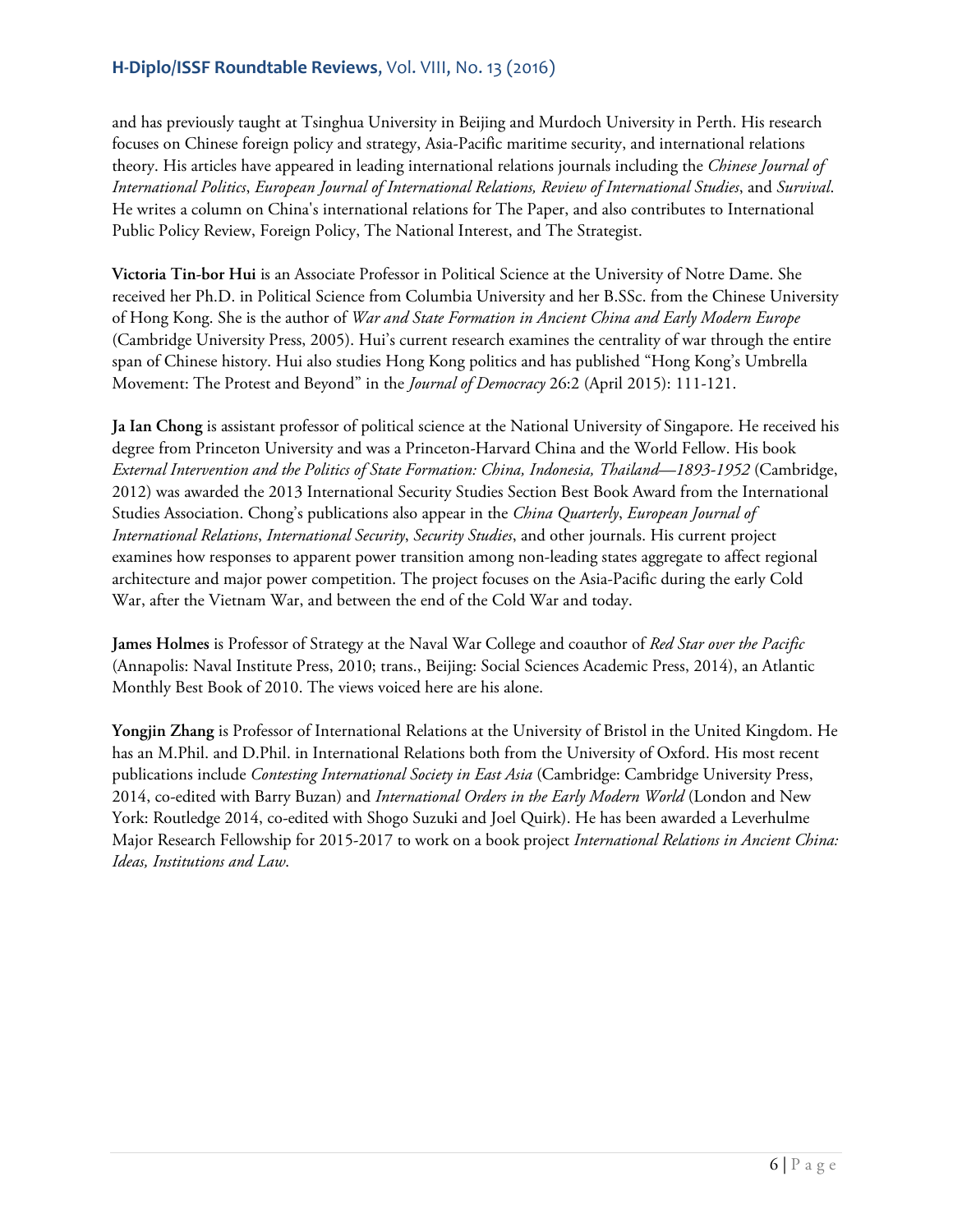## <span id="page-6-0"></span>**Review by Ja Ian Chong, National University of Singapore**

here are the occasional books that provoke thinking on long-held views. Feng Zhang's *Chinese Hegemony: Grand Strategy and International Institutions in East Asia History* could be one of them. Most notable to this reader is the volume's ability to bring the many limitations of various There are the occasional books that provoke thinking on long-held views. Feng Zhang's *Chinese*<br>Hegemony: Grand Strategy and International Institutions in East Asia History could be one of them.<br>Most notable to this reader from a series of under-explored cases from late fourteenth and early fifteenth-century East and Inner Asia. Zhang's rigorous effort to develop and evaluate what he terms a "relational theory of grand strategy" against this backdrop highlights a number of temporal constraints as well as conceptual struggles with hegemony and empire that many existing international relations theories face. The empirical richness and conceptual insights Zhang brings to the table also challenge some of the exceptionalist views about East Asian and Chinese regional politics that have recently gained some popularity in academic circles.

Conceptualizing Politics of East and Inner Asia

 $\overline{a}$ 

At the heart of Zhang's project, which is a crystallization of several years of intense, text-based dissertation research, is a desire to better understand and conceptualize regional political order under the primacy of a China-based empire. To do so, this volume examines the relations between early Ming (明) China (CE1368– 1644) and three of its immediate neighbors: Korea under the Koryo (고려 高麗) and Choson (대조선국 大 朝鮮國) kingdoms, the Mongols under the Chinggisids and Oirats, and the Northern and Southern Courts of Japan during the Nanboku-cho (南北朝) period. Zhang's meticulous survey of historical documents from China, Korea, and Japan, in additional secondary literature put his study on par with the best recent efforts to put cutting-edge social science theory in conversation with under-studied historical cases from Asia.[1](#page-6-1) *Chinese Hegemony* finds that the interactions between a pre-eminent Ming empire and its neighbors create both expressive concerns about normative positioning in relations and instrumental considerations that center on self-interest.

Zhang contends that the grand strategies the Ming and its weaker neighbors adopt reflect a simultaneous awareness of normatively informed, relative social positions and consequentialist calculations of practical loss and gain. Grand strategies under hegemony in the East and Inner Asian context results from the interplay between the intensity in conflicts of interest and the degree to which interactions reciprocate expressions of relative social standing. (36-9) Consequently, greater conflicts of interest encouraged the Ming regime to seek centralization of control over scarce resources or use hierarchical norms and institutions instrumentally to further its interests. (32-4) it tended to pursue a strategy of expressive hierarchy, which emphasizes mutual obligation and affection based on its primacy when conflicts of interest were less stark and when a neighbor reciprocated recognition of Ming preeminence. (34-6)

<span id="page-6-1"></span><sup>1</sup> See, for instance, V.T.-b Hui, *War and State Formation in Ancient China and Early Modern Europe* (Cambridge; New York: Cambridge University Press, 2005); Y.K. Wang, *Harmony and War: Confucian Culture and Chinese Power Politics* (New York: Columbia University Press, 2011); B. Buzan, and Y. Zhang, *Contesting International Society in East Asia* (Cambridge; New York: Cambridge University Press, 2014); D. Zhao, *The Confucian-Legalist State: A New Theory of Chinese History* (Oxford: Oxford University Press, 2015).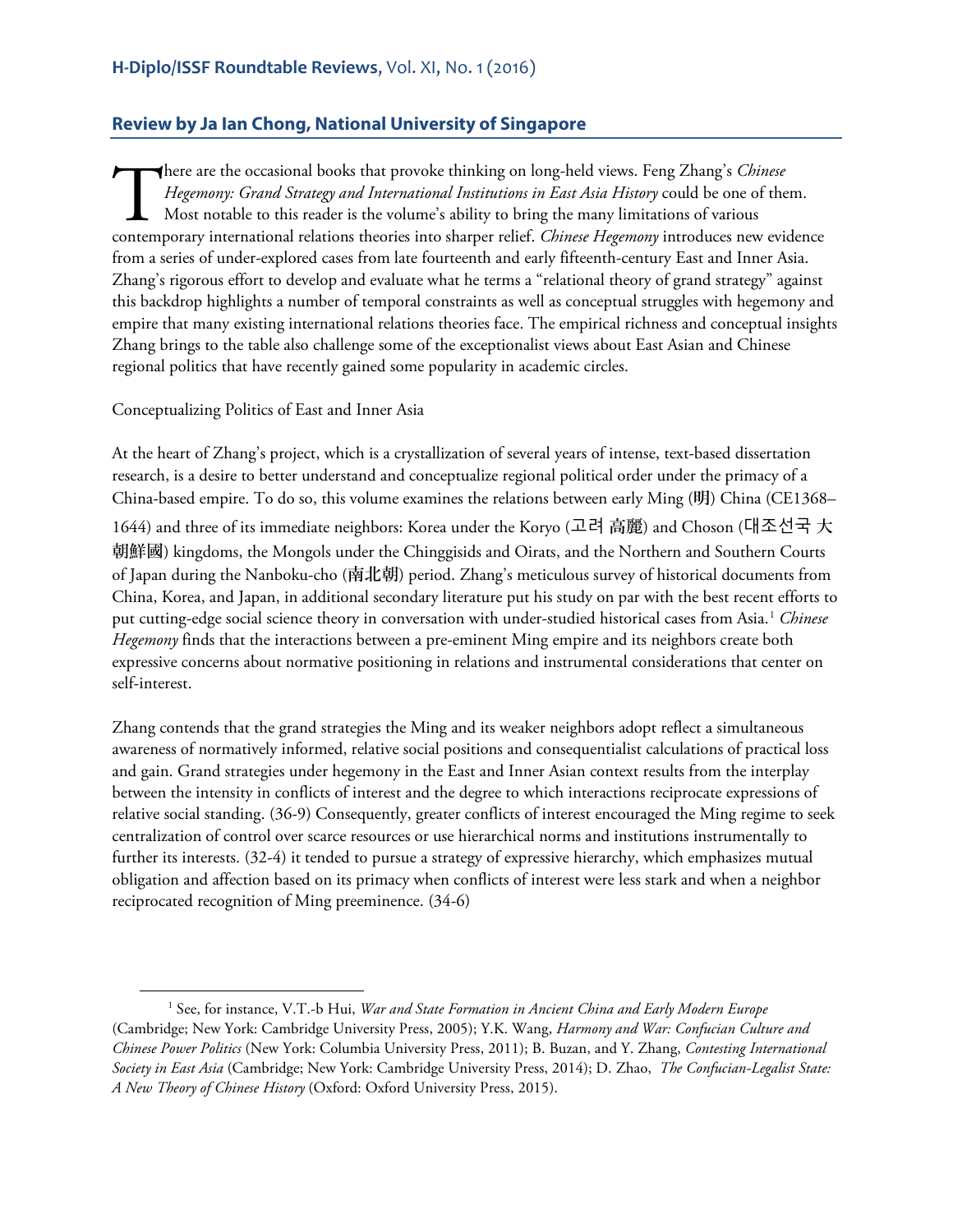In response to the Ming's strategic approaches, its weaker neighbors developed their own sets of relational grand strategies. (39-40) At moments where conflicts of interest were more acute and reducing ties with the Ming was preferable, less powerful actors may have sought to exit the system of hierarchical relations with the Ming. When there was high conflict of interest with Ming China and contemporaneous Confucian norms exerted some constraint on the behavior of weaker actors who also desired resources from China, the Ming's weaker neighbors engaged in deference. If interest conflict was high as was demand for resources, but the Confucian-inspired norms of the time did not significantly limit behavior, weaker actors pursued access. These same actors took an identification strategy when conflict of interest was low and the Ming reciprocated subordination with expressive hierarchy. Zhang sees such regularized patterns of Confucian-influenced interaction under Ming primacy as forming the institutions of an East and Inner Asian international society that is akin to the normative order that shaped the European international society examined by English School scholars. (153-73)

#### A New Perspective on Hegemony

*Chinese Hegemony* and its focus on the politics of hegemony and empire is a useful reminder that such conditions are historically far more common than much of the academic work on international relations would care to admit. The contemporary study of international-relations theory has its intellectual origins in Interwar Europe.<sup>[2](#page-7-0)</sup> Central considerations at the time were how and why ties among juridically equal, materially comparable, socially similar, and culturally proximate European nation-states—hence the term 'international relations'—collapsed into World War I. A key intellectual task was to explore ways to avoid a repeat of the Great War. The experiences of major power contestation and conflict during World War II and the Cold War prompted further focus on these themes. Questions of empire, colonization, and decolonization largely featured as afterthoughts in the mainstream study of international relations. This is a legacy that the field continues to grapple with and is only starting to move beyond.

Works like Zhang's *Chinese Hegemony* are helpful in expanding the intellectual horizons of international relations theory, building on insights developed by English School scholars.<sup>3</sup> Specifically, they remind readers that there is a tangible, empirical world outside of the myth of functionally equivalent, formally autonomous polities where politics also happens. Developing theories about this wider reality can help advance both theoretical understandings and foreign policy practice. Beyond Ming paramountcy, there are historically other moments of hegemony—as well as contestation on more equal footing—in East and Inner Asia, including in the geographical area that is today's China. There are, of course, too the histories of modern overseas colonialism in addition to older imperial projects ranging from the Romans through the Ottoman empires.

Modern sovereign polities—nation-states—only represent limited temporal and geographical slices of human experience with large-scale political institutions. Zhang's examination of the grand strategies of the Ming and

<span id="page-7-0"></span>l <sup>2</sup> A common frame of reference for the intellectual origins of contemporary—and decidedly modern international relations is the work of E.H. Carr during the Interwar Period. See E.H. Carr and M. Cox, *The Twenty Years' Crisis, 1919-1939: An Introduction to the Study of International Relations* (Houndsmill; New York: Palgrave, 2001).

<span id="page-7-1"></span><sup>&</sup>lt;sup>3</sup> See H. Bull, *The Anarchical Society: A Study of Order in World Politics*, 3rd. ed. (Houndsmill, Basingstoke; New York: Palgrave, 2002); B. Buzan and Y. Zhang, *Contesting International Society in East Asia* (Cambridge; New York: Cambridge University Press, 2014).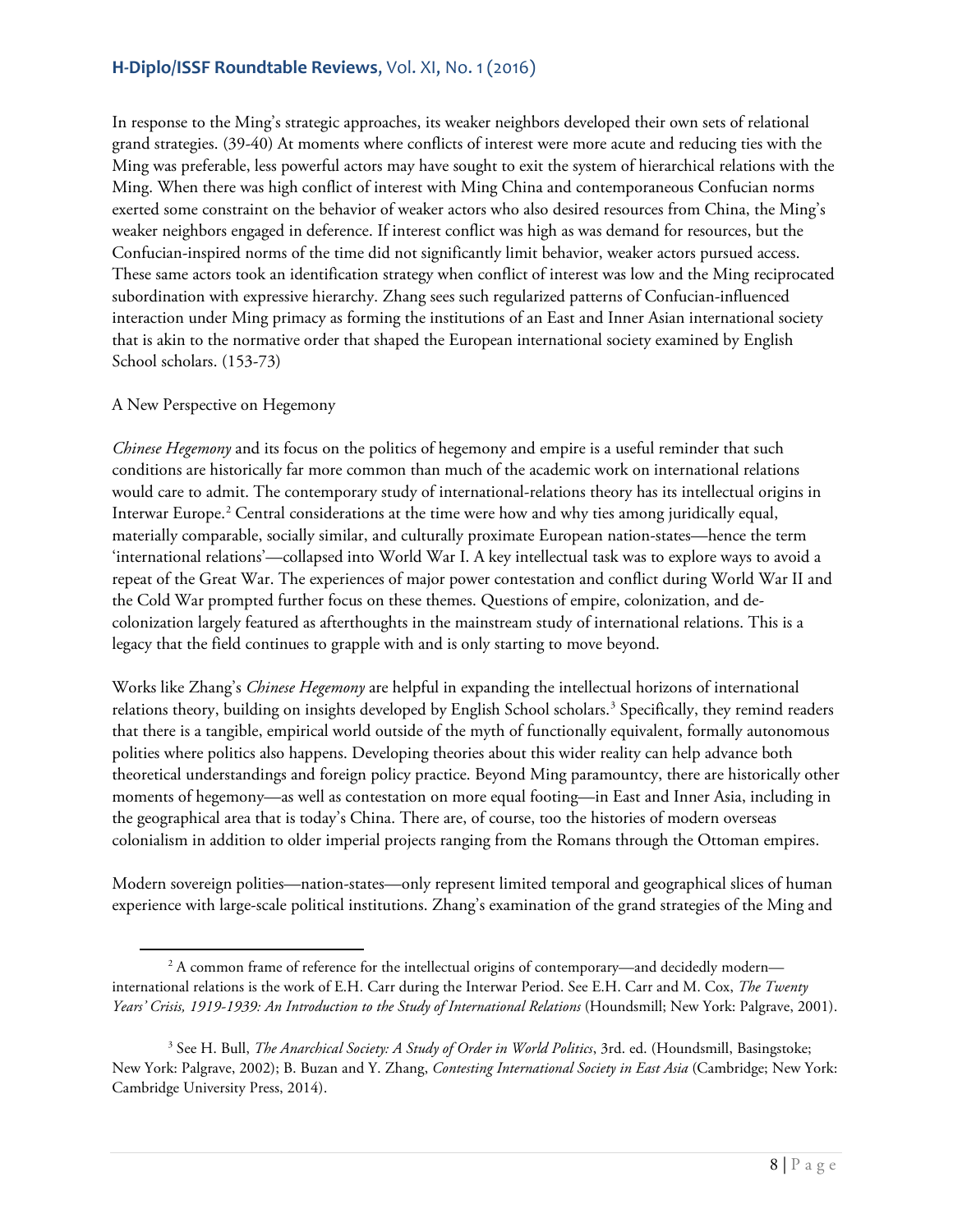l

its neighbors juxtaposes the institutions of East and Inner Asian regional order against instrumentally rational explanations for statecraft familiar to contemporary international relations. This contrast recalls the possibilities for change in the ordering principles of world politics that Robert Gilpin termed "interaction change" and "systems change."[4](#page-8-0) Comfort with statist assumptions in the study of international relations creates a tendency to overlook such potential developments. This despite the fact that the effects of fragile and failing states, along with possible modifications to the post-World War II order associated with a more prominent China, may serve to alter the nature of world politics. *Chinese Hegemony* and other works like it prompts readers to guard against such intellectual complacency.

Another contribution of *Chinese Hegemony* is to bring more analytical rigor and empirical grounding to the study of politics in historical East and Inner Asia. Several efforts over the years have tried to marry historical Asian cases, particularly those relating to China, with efforts to develop new theoretical insight. Recent attempts include discussions about creating a 'Chinese School' of international relations and 'humane authority,' which stress a form Chinese exceptionalism rooted in ancient Chinese philosophy, notably readings of the broad Confucian intellectual tradition.<sup>[5](#page-8-1)</sup> Such work tends to prescribe normative positions over rigorous testing of evidence. In contrast, this volume seeks to build a theory of world politics by taking the normative commitments of real actors in fourteenth and fifteenth century Asia on their own terms and evaluating them competitively against available historical evidence.

A result of Zhang's efforts is an underlining of the parallels between politics in late fourteenth and early fifteenth East and Inner Asia and elsewhere. The story of emphasizing status for domestic and external acceptance, whether by a newly dominant polity on the world stage or weaker actors trying to carve out a space for survival, is a familiar one. This was the case with the Holy Roman Empire and its many European neighbors as it was with American dominance in Western Europe and the Asia-Pacific after World War II.[6](#page-8-2) The institutional vocabulary that these hierarchies took may vary from capitalism and democracy to Christianity, but tensions among primacy, legitimation, authority, autonomy, opportunity, stability, and exit seem to remain. The main preoccupations of Ming hegemony look much like those facing preeminent polities elsewhere in time and space, even if the solutions the Ming Empire and its neighbors undertook reflected the particularities of their social, political, and economic conditions.

<span id="page-8-1"></span><sup>5</sup> See Y. Qin [秦亞青], "Guanxi benwei yu guocheng jiangou: Jiang Zhongguo linian zhiru guoji guanxi lilun" [關西本位與過程建構:將中國力念植入國際關係理論 Relationality and Processual Construction: Brining Chinese Ideas into International Relations Theory], *Zhongguo shehui kexue* [中國社會科學 *Social Sciences in China*] no. 3 (2009): 69-86, X. Ren [任曉], "Traditional Chinese Theory and Practice of Foreign Relations: A Reassessment," in Y. Zheng [ed.], *China and International Relations: The Chinese View and the Contribution of Wang Gungwu* (London: Routledge, 2011); X. Yan, D. Bell, Z. Sun and E. Ryden. *Ancient Chinese Thought, Modern Chinese Power* (Princeton, Princeton University Press, 2011).

<span id="page-8-2"></span><sup>6</sup> A. Watson, *The Evolution of International Society: A Comparative Historical Analysis* (London; New York: Routledge, 1992); G.J. Ikenberry, *After Victory: Institutions, Strategic Restraint, and the Rebuilding of Order after Major Wars* (Princeton; Oxford: Princeton University Press, 2001).

<span id="page-8-0"></span><sup>4</sup> R. Gilpin, *War and Change in World Politics* (Cambridge; New York: Cambridge University Press, 1981), 39- 44.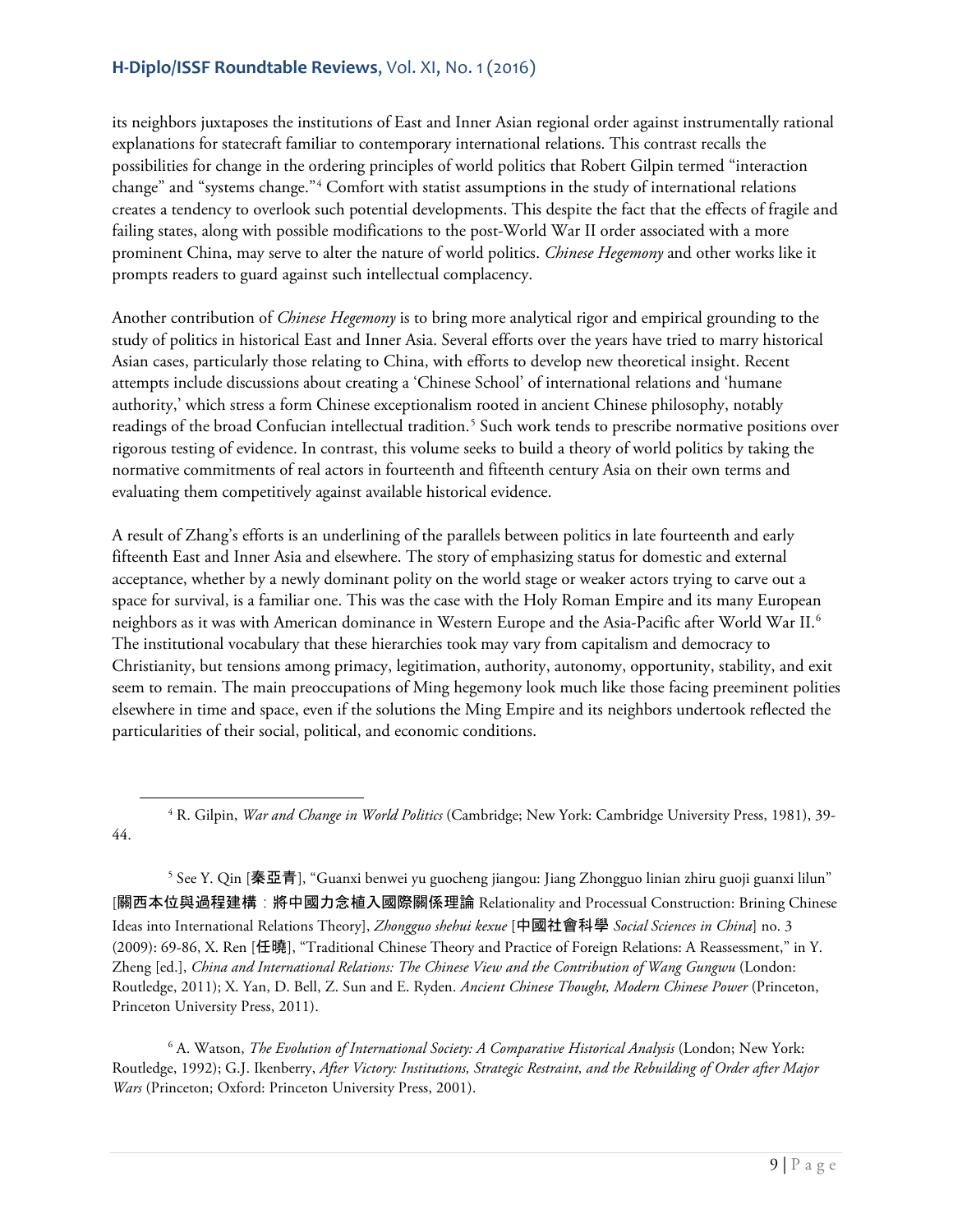#### Odds and Ends

 $\overline{a}$ 

Like all works there remain a few loose ends in *Chinese Hegemony* that are useful to tie up, even though it is understandable that limits exist for any study. Of particular interest is Zhang's strong claim that, "China's foreign relations were *always bilateral and never multilateral*." (15, emphasis mine) Yet, the empirical cases the volume explores all deal with multilateral ties, even if the expressions of hierarchy were largely in bilateral terms. Changing anxieties about Jurchens and the Mongols under Nughachu shaped relations between the Ming court and the Koryo as well as Choson kingdoms in the Korea case; ties, intrigues, and competition between the Northern and Southern courts colored Ming exchanges with fourteenth and fifteenth century Japan. Contestation and shifting allegiances within and among the Chinggisid Northern Yuan (北元), Oirat, and Nughachu polities similarly molded interactions between the Ming and the Mongolian world.

Moreover, Zhang's examination of the use of *tianxia* (天下), or all-under-heaven, by the Ming strongly suggests that the court recognized the plurality of polities it faced around its borders and the need to simultaneously deal with the webs of relations among them. For instance, emphasis on "no outer separation" ( 無外), "all-under-heaven as one family" (天下一家), "no separation between Chinese and (the common plural term for) non-Chinese" (華夷無間) that Zhang cites as common to Ming writing on foreign policy indicate acknowledgement of the diverse world the dynasty inhabited.[7](#page-9-0) (158-9) Zhang's translations of Ming perspectives on relations between the imperial court and neighboring polities from classical Chinese to English as well use the term "peoples." (159)

Concurrent Ming interest in its multiple neighbors likewise remains clear when the court referred to distinctions between the emperor and subordinate (rulers or officials) (君臣上下之分), the desire for peace by ensuring that different peoples were in their proper place (惟欲乂安咸得其所), or sharing the fortunes of peace with all peoples (共享太平之福). (159) Further clarifying the relationship between the articulation of formal relations in largely bilateral terms and the reality of multilateral relationships in Ming foreign policy can help readers acquire a more sensitively toward the regional politics and order at the time.

One other area where I would welcome greater attention to detail is an explanation and a conceptualization of the micro-foundations that led polities in East and Inner Asia to focus more on either instrumental rationality or relational and expressive rationality. I agree with Zhang that the two types of logic are not mutually exclusive and are concurrently present in the Ming's relations with its various neighbors, albeit to varying degrees at different points. (26-8, 80-4, 114-8, 149-52, 176-91) This is unsurprising. After all, the 'substantialist' reasoning in 'Western' social theory that sees entities as having discrete and distinct prerelational qualities Zhang refers to also has strong roots in the *gewu zhizhi* (格物致知) tradition of neo-Confucianism that arose in the eleventh century.[8](#page-9-1) (22-5) *Gewu* remained part of mainstream neo-Confucian

<span id="page-9-0"></span><sup>7</sup> *Yi* (夷) was originally a pre-Qin dynasty (秦, 221–201BCE) term non-Sinicized people to the east, but later became a loose plural term for non-Chinese peoples. See M. Chien [錢穆], *Guoshi dagang* [國史大綱 *General History of China*] (Taipei: Commercial Press, 1995), Chs. 1-4.

<span id="page-9-1"></span><sup>8</sup> R.T. Ames, "Meaning as Imaging: Prolegomena to a Confucian Epistemology." in E. Deutsch [ed.], *Culture and Modernity: East-West Philosophic Perspectives* (Honolulu: University of Hawaii, 1991), 227-244; D.L. Hall and R. T. Ames, *Thinking from the Han: Self, Truth, and Transcendence in Chinese and Western Culture* (Albany: State University of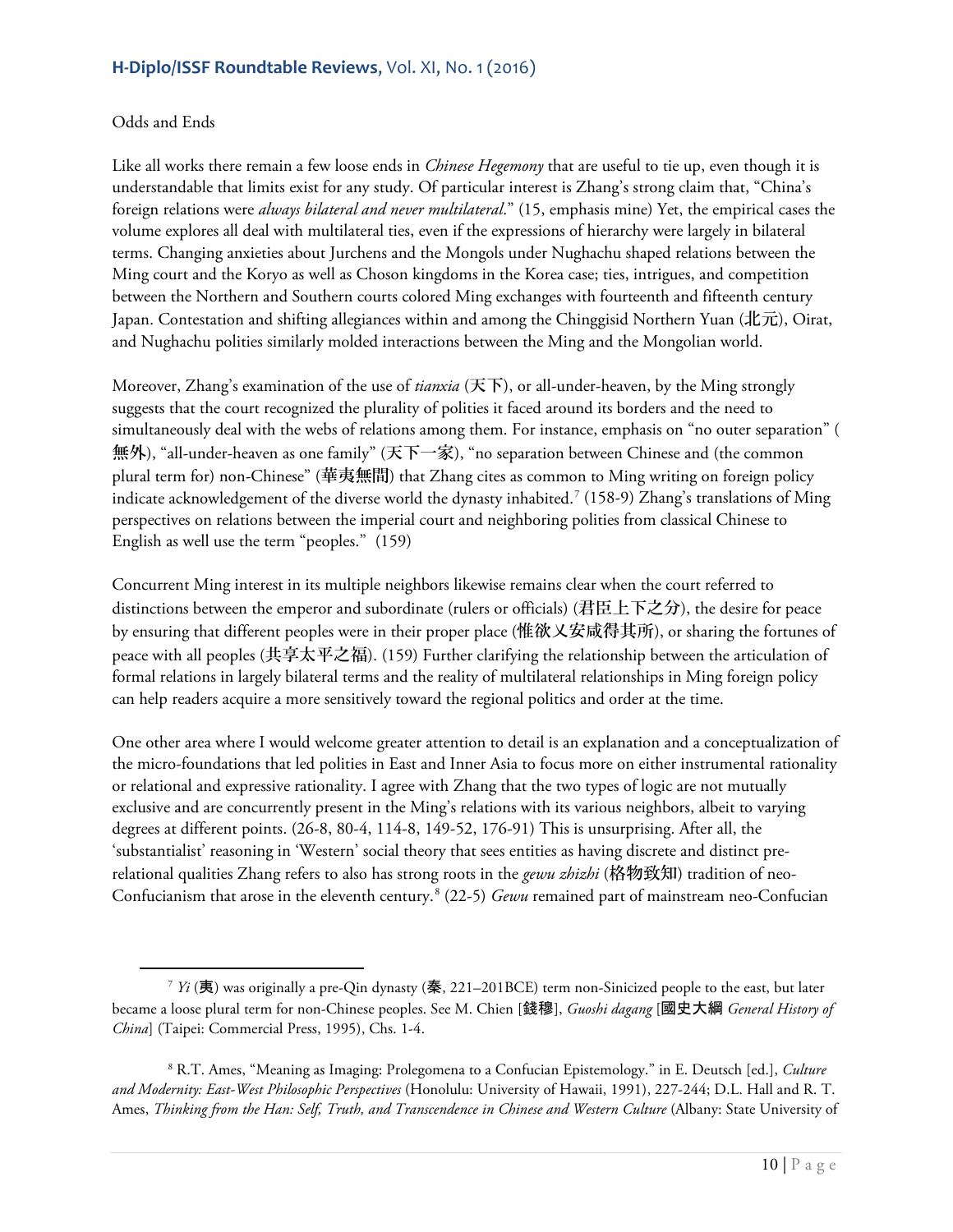thought through the fifteenth century and such 'substantialist' logic would later inform the *kaozheng* studies ( 考證學) that later became prominent during the Qing (清, CE1644–1[9](#page-10-0)11).<sup>9</sup> Since 'substantialist' views were also important to the Chinese intellectual tradition and were a feature of Ming foreign policy, readers would gain from seeing when such approaches were more or less important relative to "relational" considerations.

Finally, I would like to caution readers against over-extrapolating the conclusions *Chinese Hegemony* makes about Ming-era statecraft in East and Inner Asia as they pertain to China. Zhang is careful to note that Confucianism "represents not a monolithic thought but rather a cluster of problems and themes that have evolved over time." (10) It included a wide range of debates among thinkers whose primary interests range from the metaphysics and ethics of Cheng Hao (程顥), Cheng Yi (程頤), and Zhu Xi (朱熹) to the practical administrative reforms of Wang Anshi (王安石), and the imposition of order of Xun Yu (荀彧).[10](#page-10-1) Those in the Confucian tradition often competed with and drew from insights from other elements in the Chinese intellectual tradition, including but not limited to Daoism, Legalism, Buddhism, as well as the schools of diplomacy and military strategy (縱橫家、兵法家), as they sought to have influence at court and beyond.<sup>[11](#page-10-2)</sup>

As an evolving tradition, Confucianism necessarily included contradictions and significant variation over time, mainstream approaches to statecraft and even hegemony in East and Inner Asia during the Ming may diverge substantially from other periods. Ming grand strategy and normative concerns may be no more similar to those of today's People's Republic of China than, say, the Holy Roman Empire's foreign policy is to that of contemporary Austria or the Ottoman Empire's to present-day Turkey. Historical statecraft in China featured the politics of equality among polities and even subordination to more powerful non-Chinese regimes as

<span id="page-10-1"></span><sup>10</sup> See G. Xiao [蕭公權], *Zhongguo zhengzhi sixiang shi* [中國政治思想史 *The History of Chinese Political Thought*] (Taibei: Zhongguo wenhua daxue chubanbu, 1980), W.T. De Bary, I. Bloom, W.-t. Chan, and R. J. Lufrano [eds.] *Sources of Chinese Tradition*, 2nd ed. (New York, Columbia University Press, 1999), Chs. 17-18; P.R. Goldin, P. R. and T. Hsèun, *Rituals of the Way: The Philosophy of Xunzi* (Chicago, Ill.: Open Court, 1999)

<span id="page-10-2"></span><sup>11</sup> De Bary *et al*, *Sources of Chinese Tradition*; Y. Yu [余英時], Z*hu Xi de lishi shijie: Song dai shidafu zhengzhi wenhua de yanjiu* [朱熹的歷史世界:宋代士大夫政治文化的研究 *Zhu Xi's Historical World: A Study on the Political Culture of Song-era Literati*] (Taibei Shi: Yunchen wenhua shiye gufen youxian gongsi, 2003), Y. Yu [余英時], S*ong Ming lixue yu zhengzhi wenhua* [宋明理學與政治文化 *Song Ming Lixue and Political Culture*] (Taibei Shi: Yunchen wenhua shiye gufen youxiangongsi, 2004); B.A. Elman, *Civil Examinations and Meritocracy in Late Imperial China* (Cambridge, Mass: Harvard University Press, 2013).

 $\overline{a}$ New York Press, 1998), K.-l. Shun, "Gewu (Ke-wu) and Zhizhi (Chih-chih): Investigation of Things and Extension of Knowledge," in A.S. Cua [ed.], *Encyclopedia of Chinese Philosophy* (London: Routledge, 2013), 267-269.

<span id="page-10-0"></span><sup>9</sup> W.J. Peterson, "Confucian Learning in Late Ming Thought," in D. C. Twichett and F. W. Mote [eds.], *The Cambridge History of China, Volume 8: The Ming Dynasty, Part 2: 1388*-*1644* (Cambridge, England: Cambridge University Press, 1998); X.T. Ding [丁旭輝], "Qingdai kaojvxue xingqi de yuanyin yu beijing yanjiu de shidai yiyi" [清 代考據學興起的原因與背景研究的時代意義 The background research and historical meaning behind the rise of Qing-era Kaojv studies], G*uoli zhongyang tushuguan Taiwan fenguan guankan* [國立中央圖書館台灣分館館刊 *Journal of the Taiwan Branch of the National Central Library*] 10:3 (2004): 109-120; P.K. Bol, *Neo-Confucianism in History* (Cambridge, Mass.: Harvard University Asia Center: Distributed by Harvard University Press, 2008).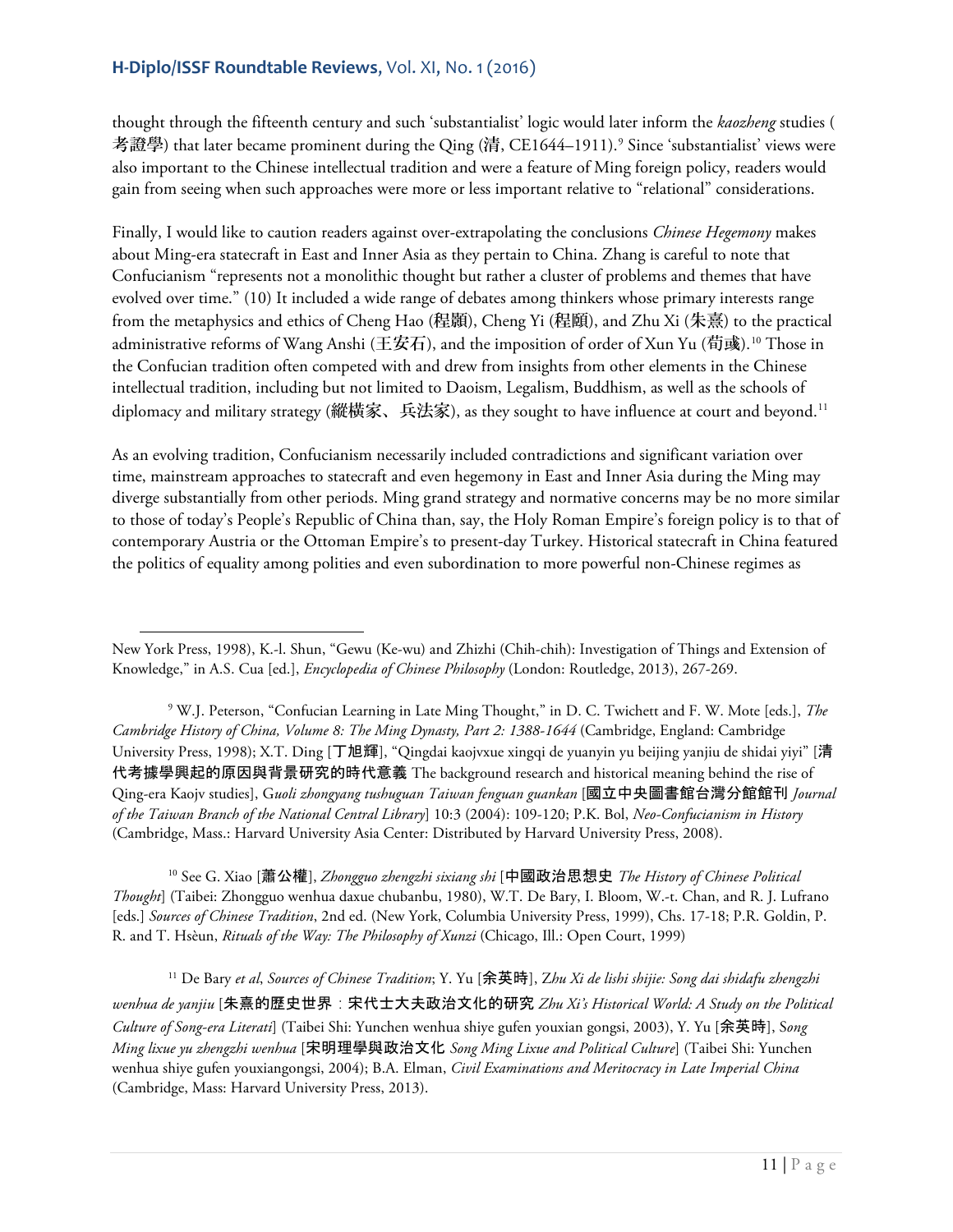much as primacy of China-based imperial courts, depending on shifting social and material circumstances.[12](#page-11-0) Consequently, the degree that Confucianism or any other intellectual tradition still influences the thinking and practice of foreign policy, statecraft, and grand strategy in various parts of East and Inner Asia today requires further exploration.

Reflections on China and the Politics of Hegemony

 $\overline{a}$ 

*Chinese Hegemony*'s incorporation of Chinese intellectual traditions and approaches to statecraft with highly sophisticated social science and empirical meticulousness is a valuable and timely addition to the study of international relations and world politics, not least because theory development and testing in the field over represents perspectives derived from European and North American cases and experiences. Zhang's careful depiction of the Ming dynasty's use of threats, negative sanctions, and even force destabilizes misplaced notions that see Chinese statecraft as inherently pacific and based on some mixture of moral suasion and cultural attractiveness. The volume also indicates that for all the differences in approaches to statecraft, the fundamental questions of order, leadership, compliance, and system management for preeminent states seem to translate across time and space. Other scholars may find fertile ground comparing hegemonies and empires, perhaps starting with evidence from East and Inner Asian cases.

Moreover, the theoretical and empirical richness of Zhang's work suggests significant payoffs from examining other moments of Chinese history through social scientific perspectives. The conceptual vocabulary that political science offers in terms of studying institutions, power, and strategy may prove especially useful. This remains the case whether one is trying to study moments of primacy such as the Ming or Qing, or periods of relative parity among East and Inner Asian polities, say during the Song (宋, CE960-1279) or the almost four centuries between the fall of the Han empire (漢, 201BCE—CE220) dynasty and the rise of the Sui (隋, CE581–618).

Comparisons of Ming and Qing hegemony may be especially interesting given the wealth of historical material and their relative temporal proximity to the contemporary period. Scholars of the Qing have been remarkably productive in bringing new evidence from sources in a variety of Asian languages to rethink the dimensions of empire in Eurasia, even if some power brokers in today's Beijing seem somewhat uneasy with this New Qing History.[13](#page-11-1) Actively engaging historians and historical evidence, as Zhang has done, may be one of the more exciting paths to advancing the big questions of theory-building in the study of the world and

<span id="page-11-1"></span><sup>13</sup> J. Waley-Cohen, "The New Qing History," *Radical History Review* 88:1 (2004): 193-206; P.C. Perdue, *China Marches West: The Qing Conquest of Central Eurasia* (Cambridge, Mass.: Belknap Press of Harvard University Press, 2005); Z. Li [李治亭], 'Xuezhe ping "Xin Qingshi": "Xin diguozhuyi" shixue biaoben' [學者評「新清史」:「新 帝國主義」史學標本 Scholars Assess "New Qing History": An Instance of "Neo-Imperialism"], *Zhongguo shehui kexue xuebao* [中國社會科學學報 *Journal of Chinese Social Sciences*] No. 728 (2015);, Y. Yang [楊益茂], '"Xin Qingshi" beihou de xuefeng wenti' [「新清史」背後的學風問題 The Question of Academic Atmosphere behind the "New Qing History"], *Zhongguo shehui kexue* [中國社會科學 *Social Sciences in China*] No. 761 (2015).

<span id="page-11-0"></span><sup>&</sup>lt;sup>12</sup> See M. Rossabi, *China among Equals: The Middle Kingdom and its Neighbors, 10th-14th Centuries* (Berkeley: University of California Press, 1983); N. Di Cosmo, *Ancient China and its Enemies: The Rise of Nomadic Power in East Asia History* (New York: Cambridge University Press, 2002); Hui, *War and State Formation in Ancient China and Early Modern Europe*; Wang, *Harmony and War*.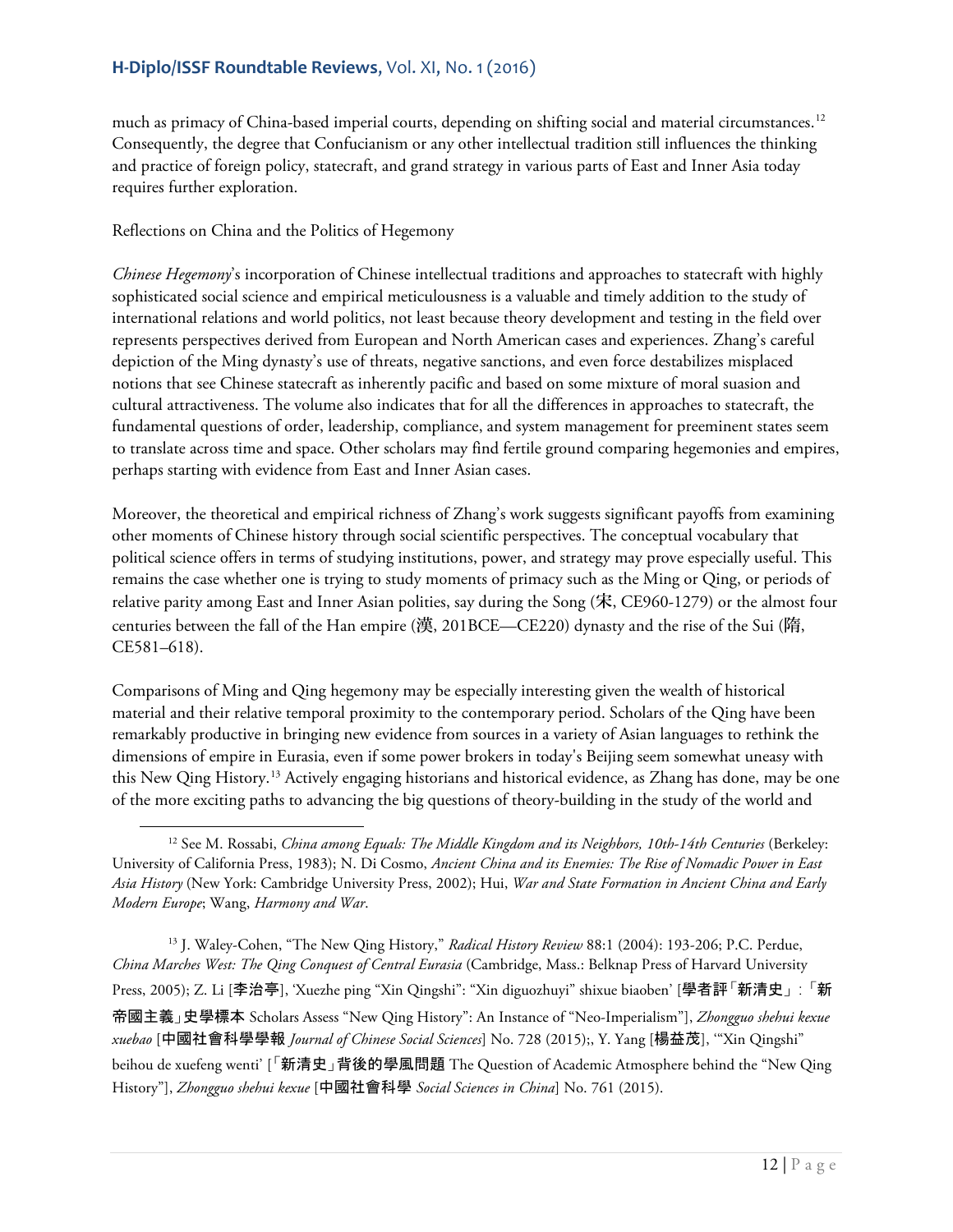Asian politics. With sufficient nuance and care, insights from such efforts may even help inform contemporary understandings of Asia, notably in the wake of China's rise.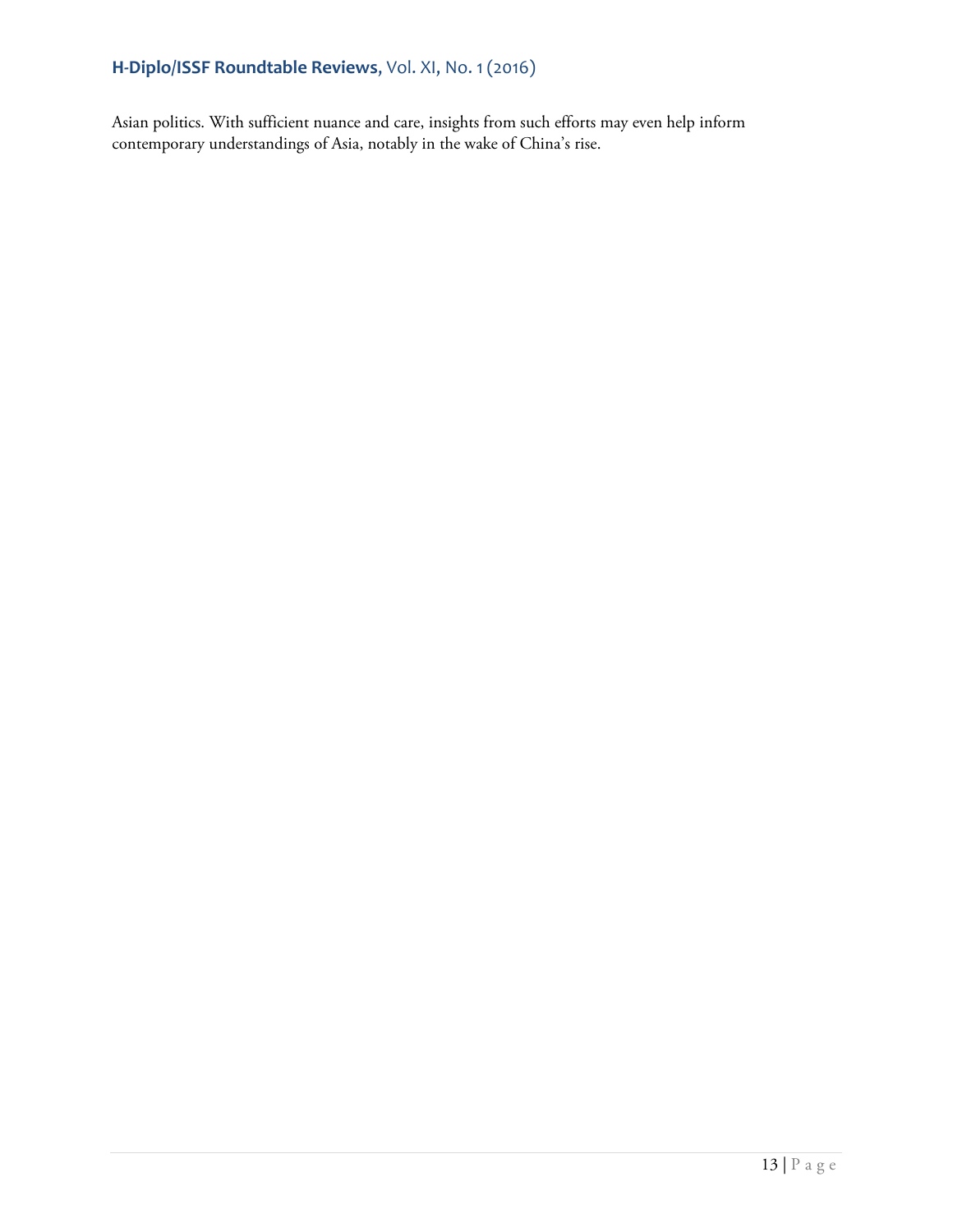## <span id="page-13-0"></span>**Review by James Holmes, Naval War College**

employ a simple standard for reviewing a book: did it expand my insight into my profession—namely the profession of arms at sea—or into life at large? Feng Zhang's *Chinese Hegemony* succeeds by that standard. It merits a strong endorsement. I

Zhang, a fellow at the Australian National University's College of Asia and the Pacific, accomplishes several worthwhile things in this book. First, plaudits to him for using the H-word! Officialdom in China rejects the term *hegemony* as a moniker for its grand strategy. It's an epithet Beijing affixes to powerful outsiders such as the United States. Washington, after all, retains its dominant position in the Western Pacific and China seas, and can be cast as the inheritor of Western imperialism. Combating hegemony remains a central theme in Chinese statecraft. It would muddle Beijing's message to confess that it too is a hegemon.

And yet Confucius implores us to call things by their proper names. If a hegemon is a power that commands the diplomatic, ideological, military, and economic wherewithal to get its way in most things most of the time, the label fits a burgeoning China. That does not mean China is a hegemon like post-Cold War America, or Great Britain during the age of sail, or any other bygone power. Under communist rule, indeed, its grand strategy may not even resemble that of dynastic China. That's an enigma worth probing. Past hegemons harnessed national might for vastly different purposes, and so will China. Still, Zhang's getting the terminology right furnishes his readers with the proper frame of reference for evaluating Chinese strategy.

Second, Zhang takes aim at Western international-relations (IR) theory—rational choice in particular—in the course of explaining why and how Chinese grand strategy departs from Western expectations. IR theorists, he says, appraise nation-states' actions largely in quantitative terms. Scholars search out quantifiable interests in an effort to explain how states think and what they do. In imperial China, by contrast—Zhang uses the early Ming Dynasty to review how China related to its neighbors—officials thought as much about cultivating relationships with Asian neighbors as about pursuing national gain.

Realpolitik governed by cost/benefit calculations played its part in Chinese statecraft, to be sure. At the same time, though, what Zhang calls "expressive rationality" (which is explored in depth in Chapter 2, 20-46) molded China's relations with and strategy toward lesser neighbors—as well as these neighbors' strategies toward Ming China. For Ming rulers each bilateral relationship held value in itself. It was not simply a means to some realpolitik end. This humane approach to international relations stirred mutual affection between the parties while imposing mutual obligations on them. The less its affections and obligations conflicted with realpolitik goals, the more expressive the bent of China's grand strategy.

Expressive rationality tempered Ming China's conduct. Small wonder Sino-Korean ties, for instance, were amiable during the early Ming. Friendly relations advanced "instrumental" interests for both partners, while amity and worldviews held in common supplied the lubricant for cooperative ventures (covered in Chapter 3, 47-84). The more disparate the parties' worldviews and interests—China and Japan were frequently at odds—the stormier the relationship (Chapter 4, 85-118). Zhang's excursion into such topics is valuable not just for its intrinsic interest but because it will help readers guard against 'mirror imaging,' the habit of assuming foreign peoples think precisely the way one's home society does. China may defy outsiders' expectations.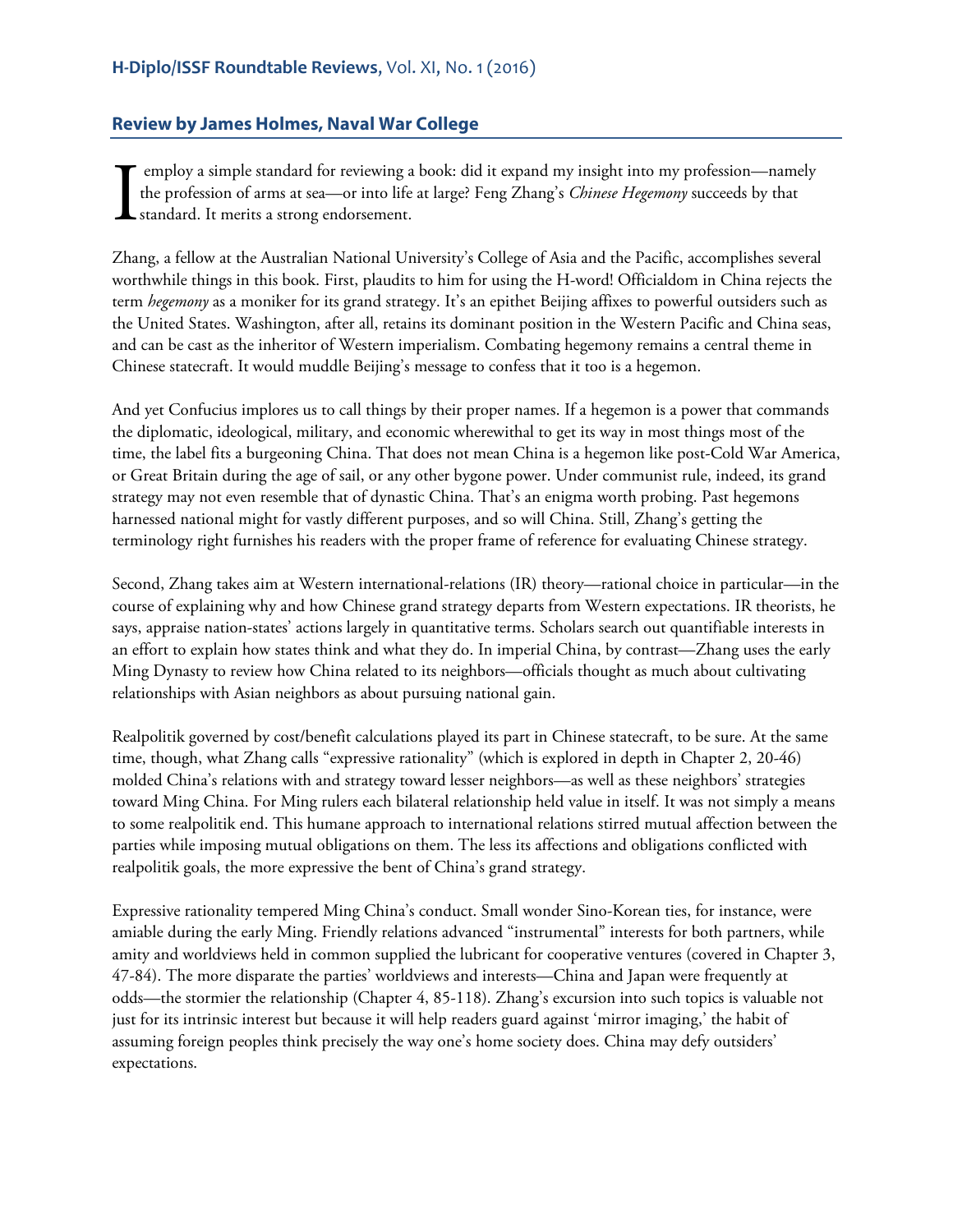Now, I would be remiss not to point out that Zhang oversells how novel his thesis is. It may be true that academic IR theory as a whole oversimplifies by framing research into social and political behavior in mathematical terms. What are the units of measurement for 'utility,' anyway? How much utility did Ming China get out of relationships with Korea, or Japan, or the Mongols? The answers to such questions depend on not-strictly-rational motives like the ones Zhang classifies as part of expressive rationality. In my own IR subfield, strategic studies, we place great weight on such motives. For example, we regard the Greek historian Thucydides, who portrays honor, fear, and interest as prime movers impelling human endeavors, as a major strategic theorist. Interest may—or may not—be quantifiable. Honor and fear certainly are not.

The Prussian military sage Carl von Clausewitz urges generals and statesmen to keep the rational cost/benefit calculus in charge of martial pursuits.<sup>[1](#page-14-0)</sup> At the same time he acknowledges how hard subordinating operations and strategy to rational policy can prove when competition and conflict inflame human passions. Clausewitz teaches that the value of the political objective governs how many lives, how much treasure, and how many other resources a combatant expends to obtain that objective—and for how long. That is cost/benefit logic to a tee. But gauging the value of the political objective depends not just on objective measures but on intangible motives like honor, fear, and interest.

In any event, Zhang is correct to spotlight subjective factors at work in international relations, Western or Eastern. No book review would be complete without a critique of substance, so here is mine. First of all, I would quibble with his research design. As noted before, Zhang enlists Ming China's relationships with Korea, Japan, and the Mongols as case studies for comparison. That is good. But at least one other case clamors for attention, and the author dismisses it with one line. After contending that three cases are enough, and pleading space constraints, Zhang proclaims (15) that "[f]urther cases, such as Sino-Vietnamese relations, though interesting from a historical point of view, are unlikely to offer methodological benefits." (15).

One would think that the Vietnamese experience with early Ming China—namely, invasion and conquest warrants scrutiny. If not, Zhang should have explained his reasoning more fully and persuasively. Sino-Vietnamese relations looks like a disparate case that would yield abundant insight. Better yet, the author could have incorporated the case into the book as a counterargument to be mulled over at length and rebutted, showing why the logic of instrumental and expressive rationality prevailed on the whole, despite Sino-Vietnamese warfare. Waving the case aside detracts from *Chinese Hegemony*'s texture and worth.

Next, depicting the early Ming as the exemplar of Chinese hegemony begets a rather flat portrait of a fascinating topic. Confining the inquiry to a brief interval in China's long history leaves the reader wanting more. For example: if indeed the Ming Dynasty represented the summit of China's influence vis-à-vis its neighbors, what impact did memories of that golden age exert on posterity? Did subsequent Ming rulers, or the Qing Dynasty, aspire to regain that influence—and how did their quest shape or distort strategy toward China's neighbors, and the strategies of China's neighbors toward China? Adding a vertical dimension to the inquiry, even as a brief addendum to the closing chapters, would have enriched the study while giving readers much to ponder.

<span id="page-14-0"></span><sup>1</sup> Carl von Clausewitz, *On War*, trans., ed. Michael Howard and Peter Paret (Princeton: Princeton University Press, 1976).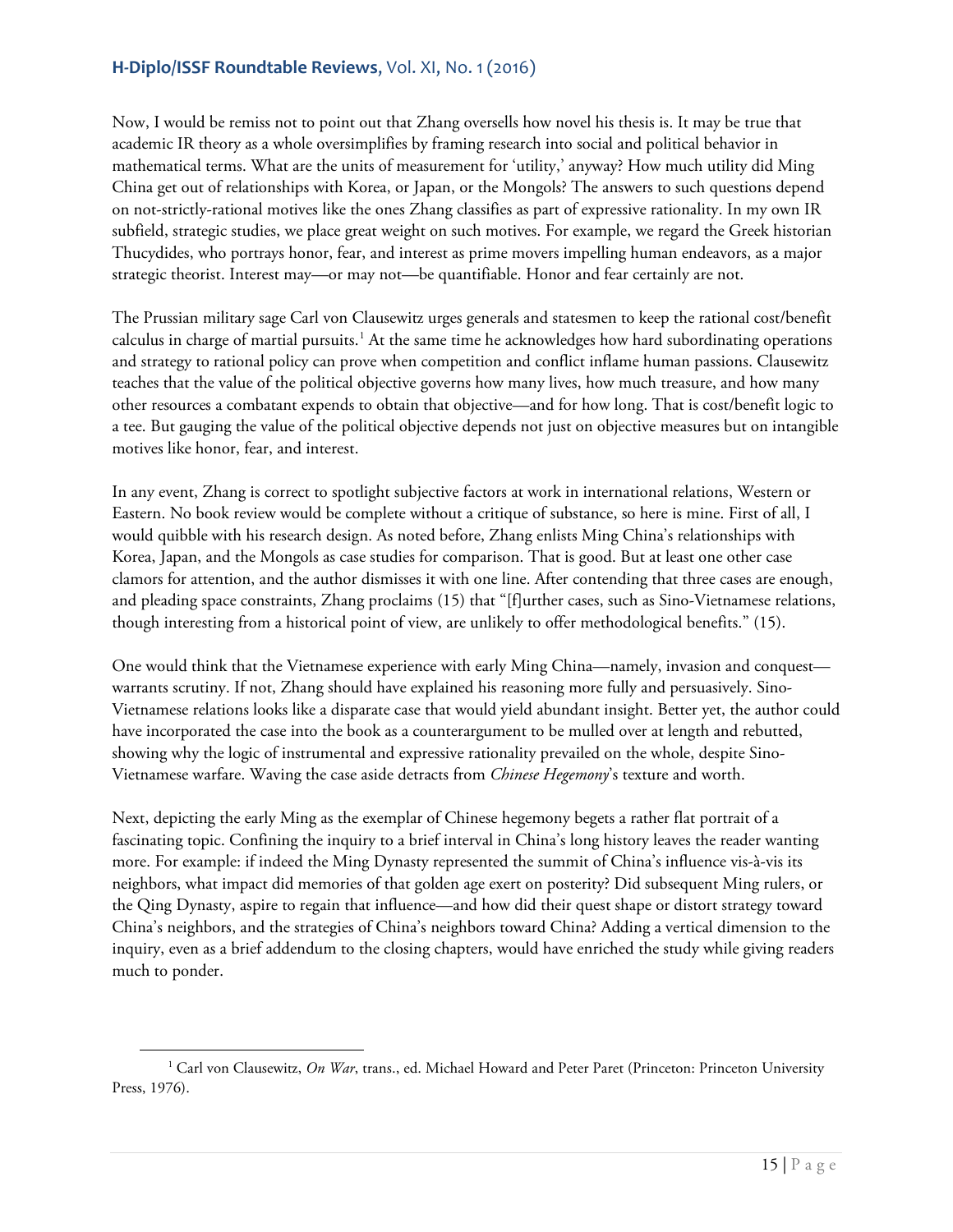In the same vein, Zhang displays a rather soft touch toward contemporary China (184-191). He maintains that Chinese strategy remained self-interested and instrumental during the early decades following founding Chinese Communist Party chairman Mao Zedong's death. He also entertains hope that Beijing's foreign relations will take on the expressive character he discerns in Ming statecraft. If so, it will become more humane in outlook. Here, too, questions linger. Can the Chinese Communist Party—a party that once sought to destroy China's Confucian bequest—simply resume the methods used by Ming China? Perhaps so, if the Ming leadership's mix of instrumental and expressive rationality is something innate to China, transcending the type of regime that holds power. China could become a hegemon others can live with.

If not, austere realpolitik could continue impelling Communist Party deliberations, even as China amasses the economic and military power to put its designs into effect. That's a worrisome prospect. One hopes Feng Zhang will grapple with such questions in his future work. These are matters of real and growing import not just to China and its neighbors, but to all stakeholders in Asia's future.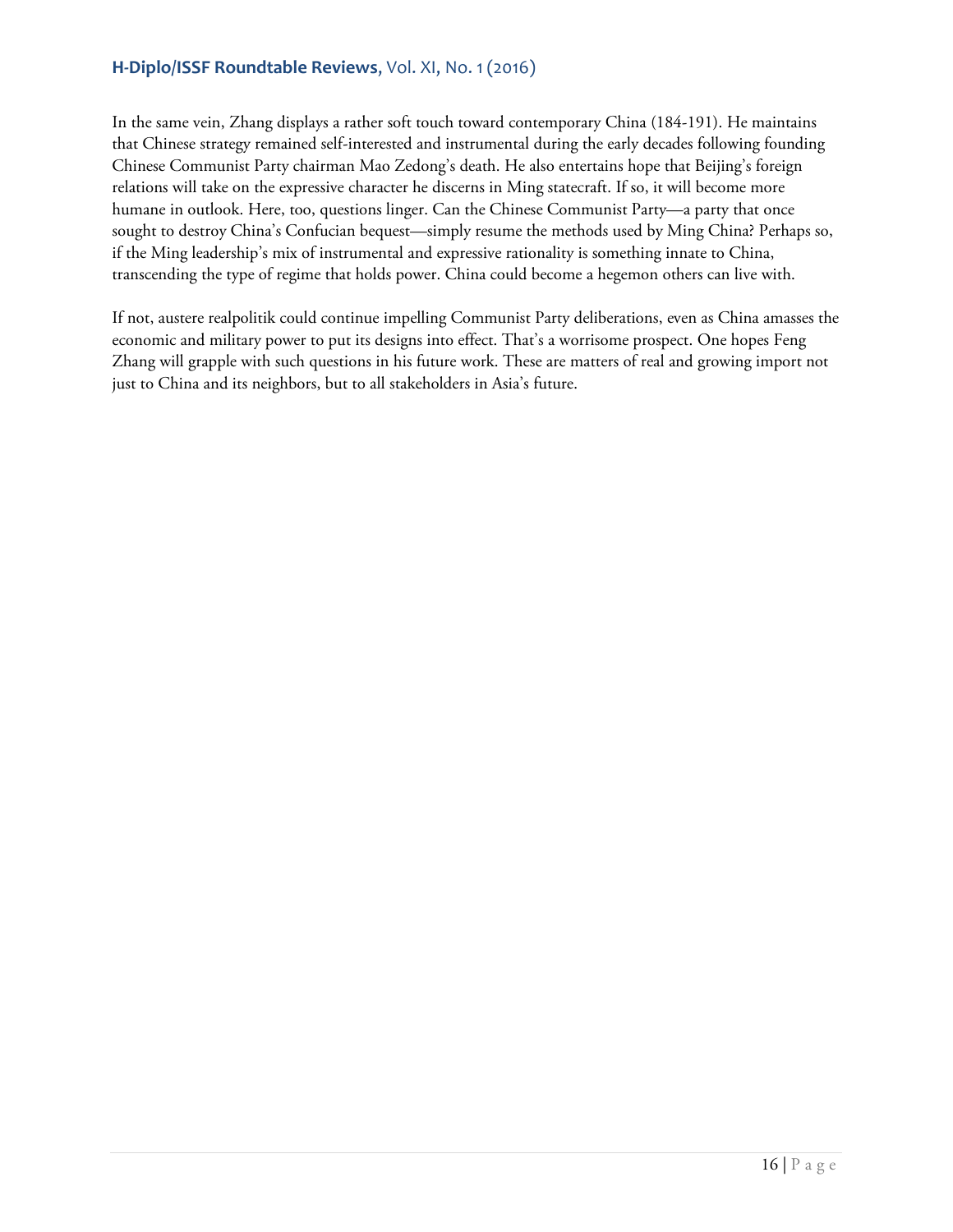#### <span id="page-16-0"></span>**Review by Yongjin Zhang, University of Bristol**

#### *Chinese Hegemony: Theoretical Promises Fulfilled?*

 $\overline{a}$ 

he spectre of the rise of China that has triggered a putative global power shift has fuelled intense speculation about the future of regional and global order. It has spawned more than a cottage industry in the studies of 'China rising' with competing visions and claims about its implications for the The spectre of the rise of China that has triggered a putative global power shift has fuelled intense speculation about the future of regional and global order. It has spawned more than a cottage industry in the studies of civilized' (in Chinese President Xi Jinping's description) going to use its rising power and for what purpose? What does China want? What does a world ruled by China look like? Is the putative return of Chinese hegemony to the East Asian region imminent? These are among the searching questions that have been grappled with in recent publications.[1](#page-16-1) Feng Zhang clearly and consciously locates his monograph, *Chinese Hegemony: Grand Strategy and International Institutions in East Asian History,* in this stream of literature in the first instance, but at the same time attempts to transcend it. Zhang is undoubtedly interested in the question as to how we can "think about a future Chinese hegemony if it is possible?" (2). But it is not through the existing conventional theoretical lenses, be they realist, liberal, constructivist, or post-positivist persuasions, that his investigations are conducted. Nor has he attempted to offer any theoretical deductions from the usual suspects to answer that question. Rather, it is through a combination of historical exploration of Chinese hegemony in the early Ming period and a new theory construction that he wrestles with the questions about China's grand strategy and international institutions in a particular period of East Asian history and their contemporary implications.

*Chinese Hegemony* is atypical of comparable work in the existing literature, as it navigates between history and theory in mounting a serious challenge to the Eurocentrism in the existing IR scholarship. If it has identified Chinese hegemony in the early Ming period (1368-1424) as an analytical focus of its historical investigation, the principal purpose of such historical investigation in three empirical chapters is not so much to explain historical Chinese hegemony *per se* as to demonstrate the explanatory power of Zhang's newly constructed relational theory of grand strategy. More specifically, it is to evaluate the validity of three main theoretical claims made in Chapter 2, namely, 'the explanation of grand strategic possibilities, the identification of expressive rationality, and a hypothesis about the relational condition of rationality and strategy' (47).

The volume is marked out conspicuously by its theoretical ambition. This is in part because of its insistence on the nature of its enquiries being at the same time empirical, critical, and normative, but more importantly perhaps, because of what it attempts to achieve simultaneously and in parallel in this single volume, namely to construct a relational theory of grand strategy rooted in Confucian relationalism, to demonstrate its explanatory power through historical exploration, to map out the constitutional structure of Chinese hegemony and fundamental institutional practices thereof, and to sketch out ethical relationalism as a critical

<span id="page-16-1"></span><sup>1</sup> See for example, Aaron L. Friedberg, *The Contest for Supremacy: China, America, and the Struggle for Mastery in Asia* (New York: W.W. Norton, 2011); Martin Jacques, *When China Rules The World: The End of the Western World and the Birth of a New Global Order* 2nd edition (London: Penguin, 2012); Alastair Iain Johnston, 'How New and Assertive is China's New Assertiveness? *International Security* 37:4 (Spring 2013): 7-48. 'What China Wants', *The Economist*, 23 August 2014.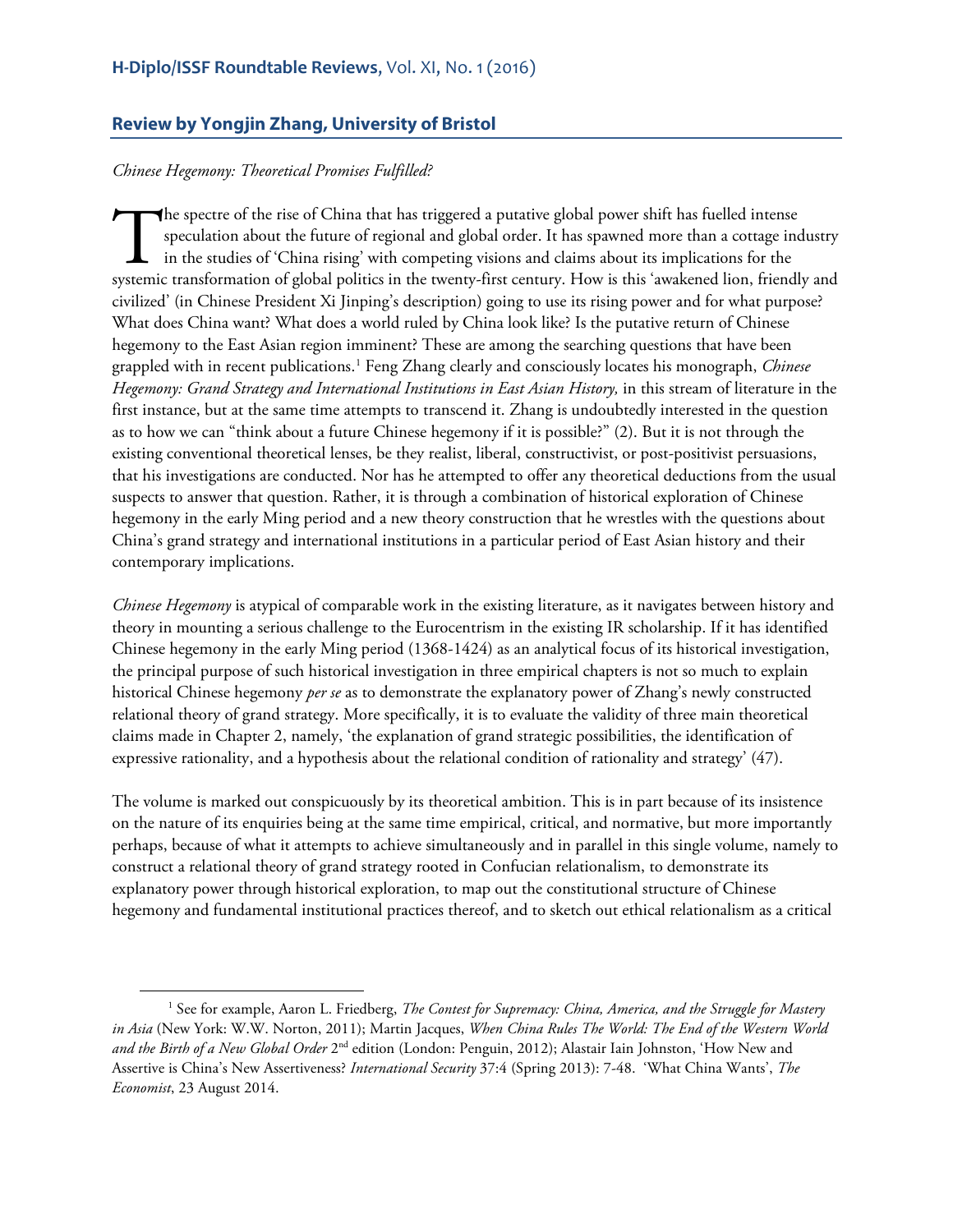and normative theory that "proposes re-establishing the Confucian value of humaneness as the central moral purpose of international relations and suggests why it is possible" (4).

Zhang executes his research methodically. The introduction articulates well his theoretical ambition and critically contextualizes his research in the existing landscape of theoretical and empirical literature. Before proceeding to three empirical chapters, Chapter 2 contains some tenacious efforts at constructing "a relational structural theory of grand strategic interactions between China and its neighbours by synthesizing and applying the insights of both Chinese and Western relationalism" (21). A bold theoretical move made here is to give the term 'relations' (vis-à-vis states or system/society) some ontological status and to use it "as the primary unit of analysis" (5), drawing upon inspiration from and wisdom of Confucianism. Yet, parallel to this, and taking cues, curiously, from none other than Kenneth Waltz, $\lambda^2$  $\lambda^2$  the attempt is made to extract from Confucian relationalism two major ordering principles, namely, instrumental principle and expressive principle, of East Asian international relations, each of which "produces a distinct rationality and logical relational action" (26). Zheng claims that expressive rationality is a theoretical innovation, as the Eurocentric International Relations literature "has hardly any conception of expressive rationality at all" (7). As a logical extrapolation, instrumental rationality and expressive rationality become two central analytical concepts in the theoretical construct of Zhang's relational theory of grand strategy. Chinese hegemony is said to be constituted of both an instrumental hierarchy and an expressive hierarchy as a relational structure, which acts "as a constraining and disposing force" (quoting Waltz 1979: 69) to shape grand strategic choices of China and its neighbours (32). Accordingly, a range of distinct instrumental relational grand strategies and expressive relational grand strategies are identified to account for the patterns of strategic interactions between China and its neighbours under the conditions of Chinese hegemony.

Chapters 3, 4, 5 provide constructed historical narratives of Sino-Korean, Sino-Japanese, and Sino-Mongol relations respectively in the early Ming period (1368-1424) through exploring "a vast understudied area of international relations in world history" (5). These chapters are particularly valuable in providing a detailed and descriptive account of how China's East Asian neighbours exercised agency in shaping Chinese hegemony as a relational network through adopting a variety of grand strategies ranging from identification, deference, and access, to exit. To the extent that these historical narratives are purposively constructed to evaluate and to test the validity of the theoretical claims advanced in Chapter 2, these chapters are the empirical component of Zhang's project of theoretical construction. International historians may fault Zhang for not using any original source materials in the non-Chinese languages in constructing his historical narratives of Sino-Korean, Sino-Japanese, and Sino-Mongol relations. If this is a useful comment and astute observation, it is an unfair criticism for a project of social science and international relations whose principal aim is theory construction. But the question that they may raise in regard to the historical peculiarities of the early Ming in terms of China's predominance (or hegemony if you prefer) in East Asia, in material, ideational and civilizational terms, will be difficult to dismiss. Even if it is accepted that the early Ming period does offer "the best methodological fit in case selection" (12) in this project, the question remains whether the key findings and theoretical claims validated and tested in this project can be equally applied to other periods of Chinese hegemony, for example to the putative Chinese hegemony in the Yuan before the Ming, and in the Qing after the Ming.

<span id="page-17-0"></span><sup>2</sup> Kenneth Waltz, *Theory of International Politics* (Reading: Addison-Wesley).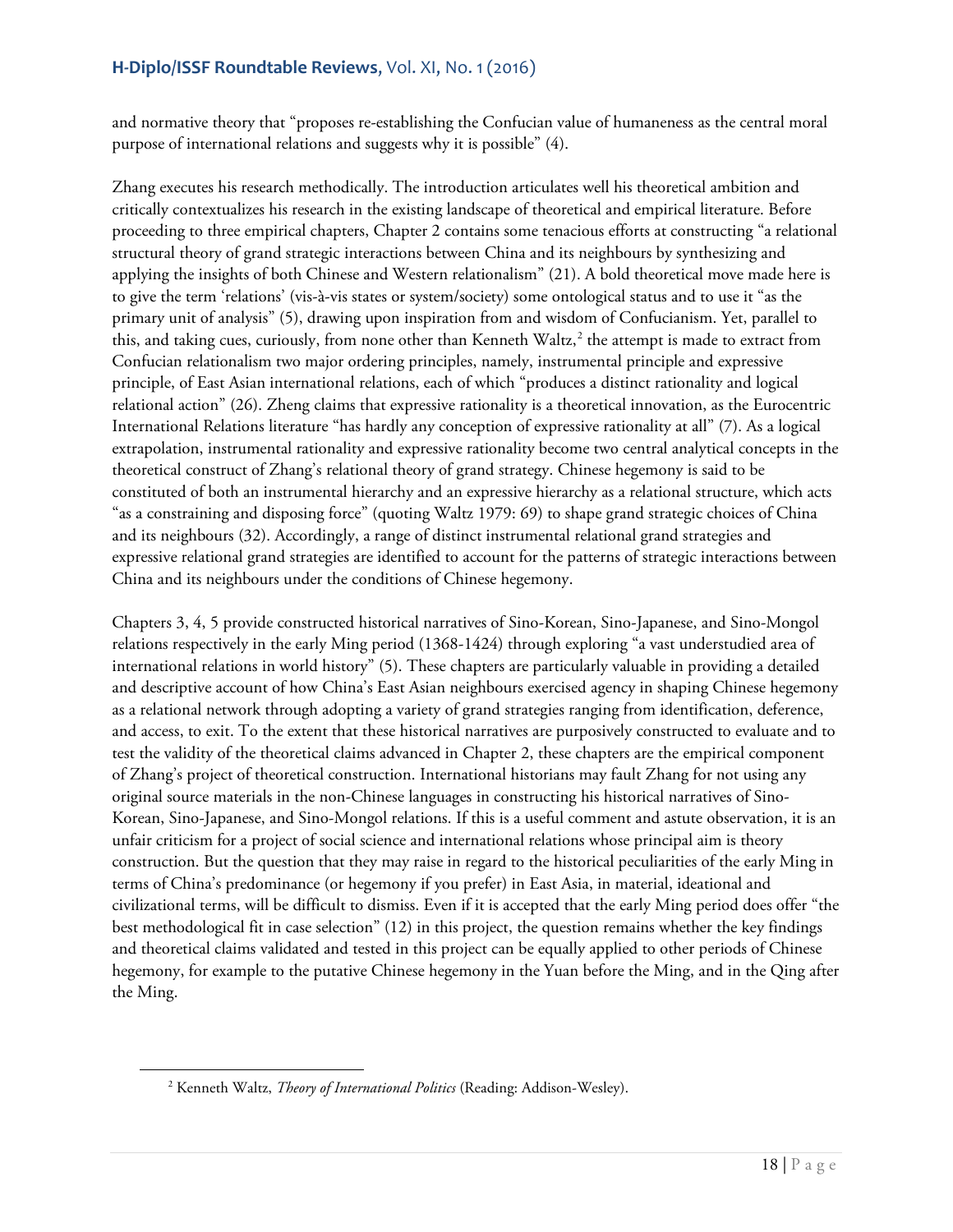Chapter 6 shifts back to theory. This theoretical move, which notably drops the two key analytical concepts, namely instrumental rationality and expressive rationality, has dual thrusts. One is to offer an institutional account of Chinese hegemony to complement a largely structural one in the relational theory of grand strategy that is elaborated and tested in the previous chapters. The other is to critique and challenge the venerable paradigm of the tributary system in the studies of traditional Chinese foreign relations. On balance, more convincing arguments are made in the second thrust than the first one. This is in part because the case for conceptualizing Chinese hegemony as "a primary international society" (157), itself a conceptual innovation, is not convincingly made before it embarks on an examination of its constitutional structure. Is there any conceptual difference between Chinese hegemony as a primary international society and an East Asian international society of Chinese hegemony? The two terms seem to be used interchangeably (153-173). Further, if Chinese hegemony *per se* is conceptualized as an international society, not just an institution, then the three modified normative assumptions in the constitutional structure of that society, namely "the moral purpose of international relationship, the central principle of relational rationality and the systemic norm of procedural appropriateness" (158), should reflect and embody "coherent ensembles of intersubjective beliefs, principles and norms that perform two functions in ordering international societies" shared by all members of the said society.<sup>[3](#page-18-0)</sup> As elaborated in the chapter, these normative assumptions seem to be more appropriately characterized as China's hegemonic imposition that can claim very limited intersubjectivity, if at all.

Chapter 7 is purported to be a concluding chapter. If that is the purpose, it is for all intents and purposes an unconventional one, as it traverses another new, though not entirely unrelated, theoretical terrain to look at the potential of Confucian ethical relationalism "as a critical and normative theory distinct from critical IR theories based on Western intellectual traditions" (179). There is a conspicuous return of expressive rationality as part of a more broadly conceived "relational rationality" in this discussion, which is however largely purged of the expressive hierarchy that is said to be characteristic of Confucian relationalism in the earlier discussions. There is a bewildering attempt here to quantify the duration (in terms of the number of years) of instrumental and expressive strategies adopted respectively by China and the three neighbours collectively in the early Ming period that have been examined (177). As well as teasing out the potential of ethical relationalism as a distinct critical and normative theory, the chapter applies its perspectives to evaluate "contemporary Chinese strategy" (19) and the "contemporary policy issues of China's rise' (179). This is where the book seeks to convince those whose interests are mainly in contemporary policy issues of the value of its theoretically and historically oriented research project and findings.

As an ambitious theoretical project of this nature, *Chinese Hegemony* naturally opens itself up to a broad range of criticisms from its critics, who are likely to appraise the success (or not) of the project in terms of its theoretical ambition. By way of illustration, it may be useful to tease out four criticisms below. First, one would argue for the need for greater conceptual clarity of hegemony as the key analytical concept. How is it different from authority, hierarchy, and domination, for example? The conceptual difference is not always clear in the discussions throughout the book when these terms are used interchangeably. Four out of five cardinal social relationships in the Chinese society identified by Confucians are undoubtedly hierarchical. So is the *zunzun* (respecting the superior) principle in Confucian ethics. The sovereign-subordinate relationship is hierarchical, but not hegemonic. In the extreme cases, father-and-son type of social relations may be authoritarian domination. This is again different from hegemony. Is there a conceptualization of hegemonic

<span id="page-18-0"></span><sup>3</sup> Chris Reus-Smit, *The Moral Purpose of the State* (Princeton: Princeton University Press, 1999), 30.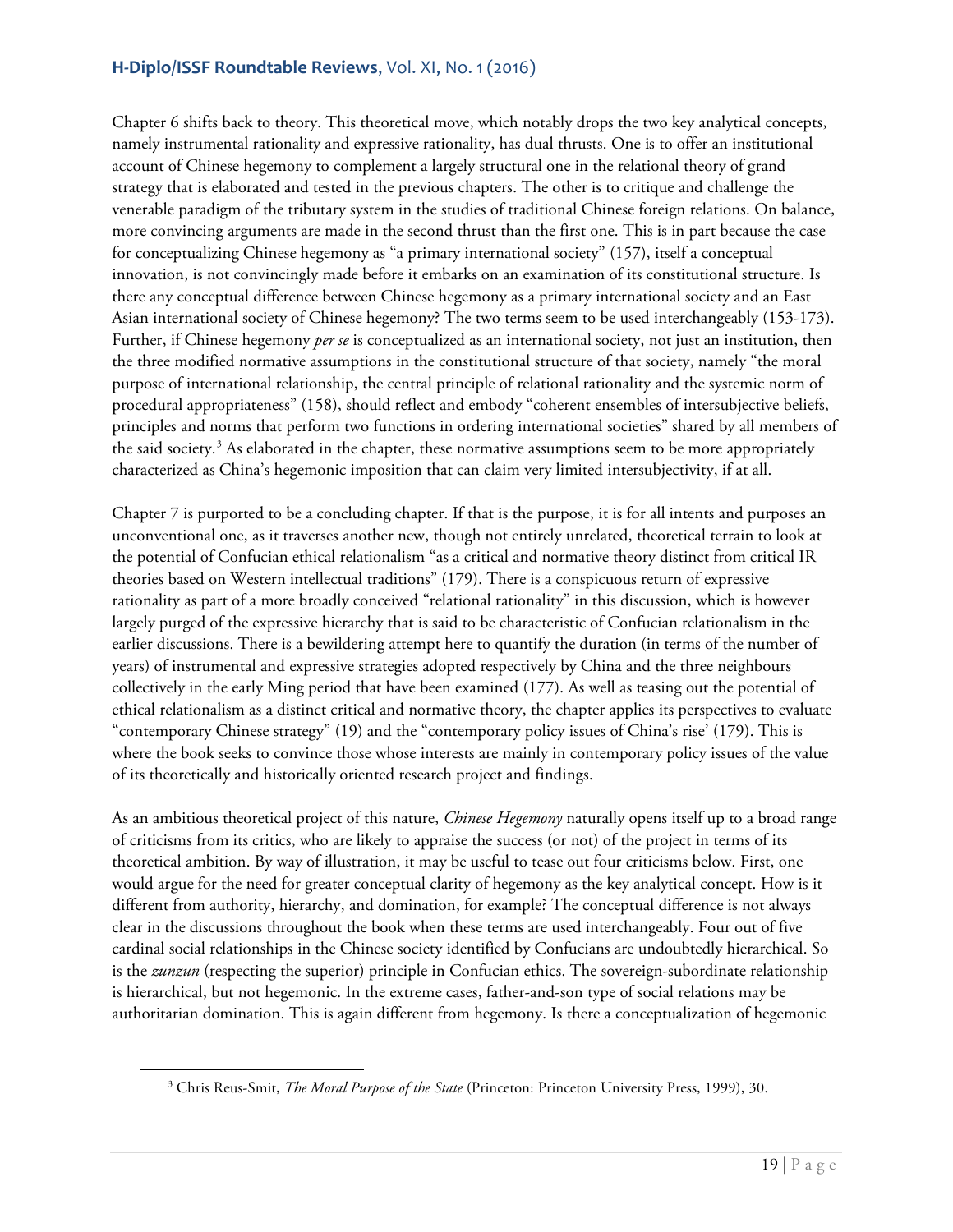social relationship in Confucian relationalism? Is there any place for hegemony in the universal moral order envisaged by Confucians?

Second is the hazard of reducing Confucian relationalism to instrumental rationality and expressive rationality and of constructing an explanatory scheme based on the assumption that rationality itself is "the first major condition that makes particular strategies possible" (36). The limits of a rationality account—be it instrumental, communicative, or expressive (in this instance)—in explaining the all-too-human problems of social science and international relations have long been demonstrated.<sup>[4](#page-19-0)</sup> International relations in world history is simply littered too often with hubris, miscalculation, stupidity, folly and mischief, not to mention various contingent factors that are beyond human control.

Third, in constructing a relational theory of grand strategy as an explanatory theory based on rationality, in looking into Confucianism for "the major causal variable" in accounting for the strategy of expressive hierarchy (44), and in seeking to provide "the actual causal processes whereby tributary diplomacy exerted its institutional effects on actor behaviour" (170), has not this project, unwittingly or otherwise, put its critical edge and normative bent back into the positivist prison?

Fourth, the image of the social world in Confucian relationalism is quintessentially hierarchical. For more than two thousand years, the Chinese world order was more than metaphorically imperial. Ethical relationalism based on Confucianism, even in its contemporary incarnation, cannot be sanitized of its classic assumptions of hierarchy and inequality among China and other political entities and of its universalist claims of Sino-centric *Tianxia*. If this is accepted, how can such a seemingly insurmountable conceptual barrier be overcome in cultivating the potential of ethical relationalism as a critical and normative theory for contemporary IR?

As it is, *Chinese Hegemony* embodies valiant and commendable efforts at theory construction through a purposive exploration of Confucianism and East Asian history of international relations. A compelling case has certainly been made here for engaging in non-Western philosophical traditions and ideas and non-Western world history as valuable intellectual and historical sources for theorizing IR. Each of the four parallel attempts made in this volume, as briefly discussed earlier, adds to our stock of knowledge in its own way. The most important contribution of the volume is perhaps best seen as opening up a new and potentially fruitful avenue to theorizing rather than in the theoretical claims made. As much as it has accomplished, however, most of its theoretical promises remain arguably unfulfilled because it starts by offering perhaps too many in a single project in the first instance. One is tempted to suggest that the volume could have had a modified theoretical ambition that focuses on a more modest theory construction project combined with richer historical investigations. To do so, though, is to reproach an author for not having written a different kind of book altogether, the most common but perhaps also the most egregious sin of reviewers.

<span id="page-19-0"></span><sup>4</sup> For a classical statement on this, see Miles Kahler, 'Rationality in International Relations', *International Organization* 52:4 (Autumn, 1998): 919-941.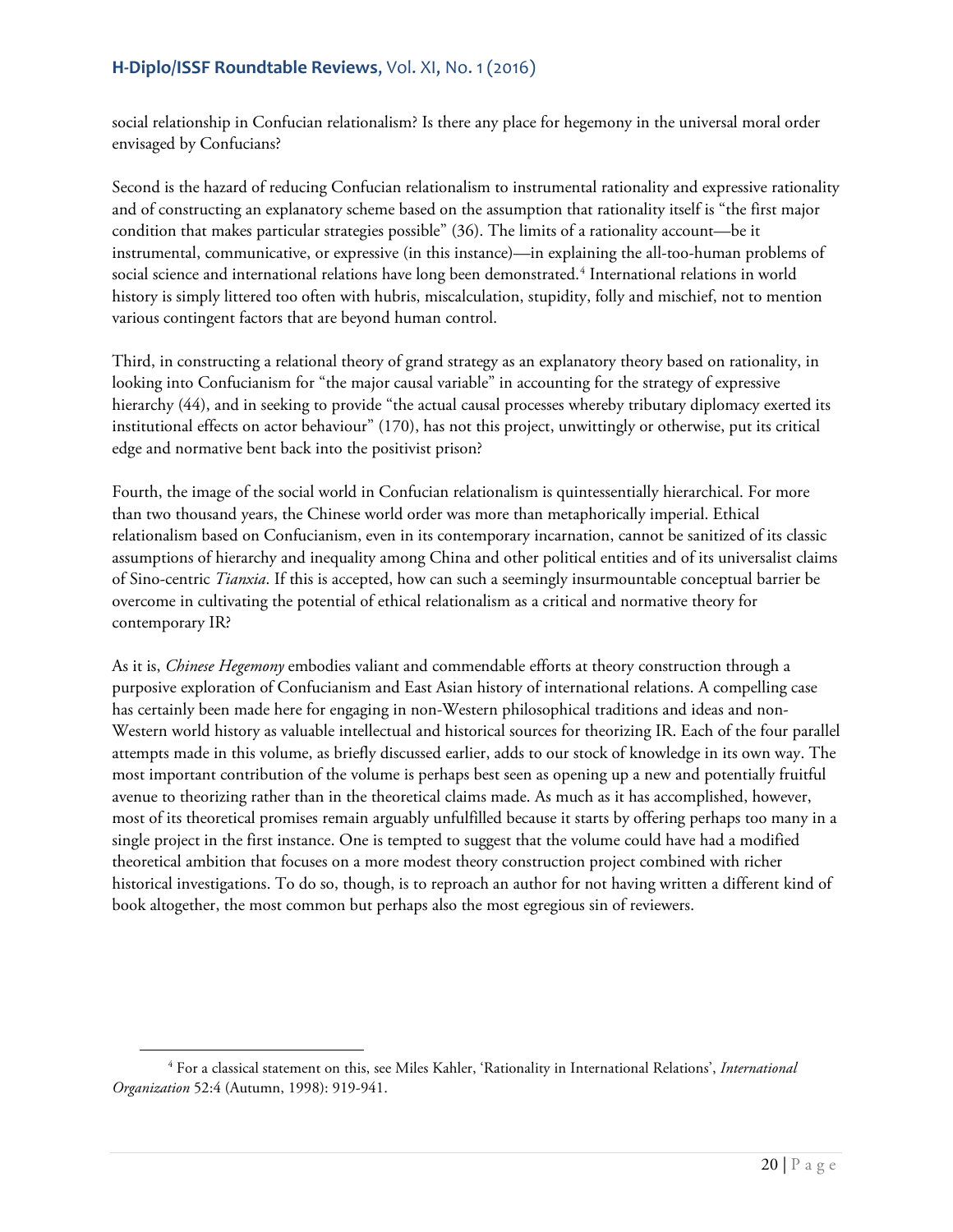# <span id="page-20-0"></span>**Author's Response by Feng Zhang, Australian National University**

#### *Rethinking Chinese Hegemony in East Asian History: A Response*

t is my great fortune to have received incisive and insightful comments and criticisms from three leading scholars in the field of East Asian international relations. The three reviewers, Ja Ian Chong, James Holmes, and Yongjin Zhang, whose scholarship I greatly admire, have provided generally positive and very encouraging comments on the book's major themes and arguments. Of course, as is often the case with an author waiting for high-quality reviews, I anticipated concerns and criticisms and looked forward to a fruitful intellectual engagement. I hope my brief response below does justice to the thoughtful comments from the reviewers while also clarifying the central themes of the book.  $\prod_{\text{very}}$ 

#### *Research Design and Case Selection*

 $\overline{\phantom{a}}$ 

James Holmes thinks that I should have included at least one more case study—the early Ming dynasty's relations with Vietnam, a crucial case from Southeast Asia—to complement the largely "northeastern Asian" focus on Korea, Japan, and the Mongols. Waving the Vietnam case aside "detracts from *Chinese Hegemony*'s texture and worth," Holmes avers. This is not an isolated criticism. In the book talks I have given over the past year, especially in Singapore where I spent four months of a visiting research fellowship, many in the audience wondered why I did not include a Southeast Asian case, particularly Vietnam.

This criticism has made me much more aware of the importance—and sensitivity—of the China-Vietnam relationship across history. But, even at the time when choosing early Ming China's relationships with Korea, Japan, and the Mongols as three case studies, I did not doubt the importance of Vietnam's and Southeast Asia's relationship with Ming China. After all, the Ming period was a key era when a flurry of diplomatic and economic activities between China and Southeast Asia took place, including China's conquest and subsequent retreat from Vietnam and Admiral Zheng He's celebrated voyages to East Africa through the crucial gateway of Southeast Asia. The *Ming Shi Lu* (Veritable Records on the Ming Dynasty), my chief primary historical source for the book, contains a wealth of information on Southeast Asia.<sup>[1](#page-20-1)</sup>

My case selection choice of Korea, Japan, and Mongols is based on a dominant methodological consideration, namely, the need to find a specific set of early Ming China's foreign relations that would represent the full spectrum of regional relations (15). I judged the value of a Southeast Asian case such as Vietnam against this criterion. Since the three dyadic relationships of Sino-Korean, Sino-Japanese, and Sino-Mongol relations already represent China's regional relations from the most cooperative to the most confrontational, an additional case seems unnecessary. It may be argued, I now realize, that a Vietnam case could replace the Japan case to allow a Southeast Asian regional variation, since the Vietnam case, like the Japan case, was also marked by both cooperation and confrontation in the relationship. Although that may indeed add "texture and worth" to the book, the absence of a Vietnam case does not undermine my key methodological criterion of finding three cases that represent the full spectrum of early Ming China's regional relations.

<span id="page-20-1"></span><sup>1</sup> Zhongyang yanjiuyuan lishi yuyan yanjiusuo [Institute of History and Philosophy, Academia Sinica], *Min Shi Lu* [Veritable Records of the Ming Dynasty] (Nangang; Hongyang yanjiuyuan lishi yuyan yanjiusuo, 1962-1966).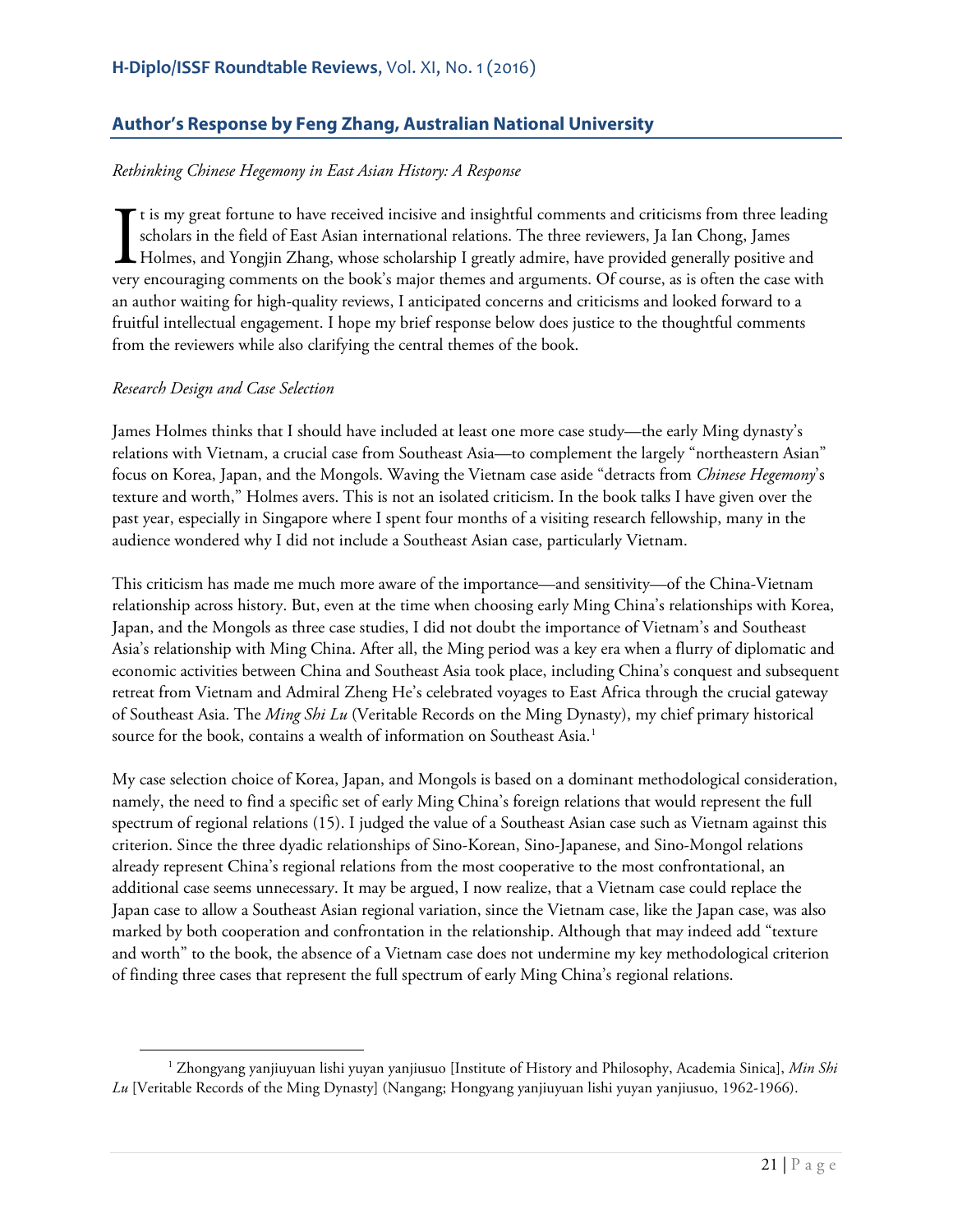Holmes also questions the book's limitation in focusing on a brief interval (the early Ming, 1368-1424) in China's long imperial history. Similarly, Yongjin Zhang wonders if the book's findings and claims can be equally applied to other periods of Chinese hegemony. My argument, however, is not that the early Ming is "the exemplar of Chinese hegemony," as Homes puts it. It is rather that, from a methodological perspective, it was both a hegemonic power and one that also achieved the first institutionalization of the tribute system in East Asian history. The latter fact is particularly important, as the book also aims to evaluate the venerable tribute system paradigm in the long-standing historical scholarship.<sup>[2](#page-21-0)</sup>

I make no claim about the validity of the book's arguments against other periods of Chinese hegemony. To make a general claim about the dynamics of Chinese hegemony across East Asian history would require a comparative study of different periods of Chinese hegemony, such as those during the Han, Tang, Yuan, Ming, and Qing dynasties. That would go far beyond the scope of the book. I hope this study on Ming China's hegemonic practices can shed some light on how a powerful China has behaved in the past and might behave in the future, while also stimulating some interest in a more ambitious comparative study of Chinese hegemony across history.

With respect to the book's research design, Holmes raises an important question about the possible impact of China's historical hegemonic statecraft on contemporary Chinese foreign policy. He thus suggests adding "a vertical dimension" to the inquiry in order to enrich the study. I fully welcome this suggestion of connecting the historical with the contemporary, and have tried to do so in the book's concluding chapter. But given space constraints, the connection is not fully spelled out. I hope to add a bit more "flesh" to this aspect of the book in a later section of this response on the question of China's possible new hegemony in contemporary East Asia.

## *Micro-foundations of Strategic Rationality*

l

Ja Ian Chong raises an important but also tricky conceptual question: how to establish the micro-foundations of the different strategic rationalities theorized in the book. The book identifies two strategic rationalities expressive and instrumental—and hypothesizes different strategies endowed with these two distinct rationalities that could be adopted by China and its neighbors in East Asian history. At heart, Chong's question is about the causality of rationality: how to explain different strategic rationalities and how to understand the conditions under which a particular rationality becomes more prominent?

From a different angle, Zhang points out the limits of a rationality account. Citing the extensive social-science literature on rationality and all the potential hazards of relying on rationality for explanation, Zhang implies the limited value of rationality explanation because world politics "is simply littered too often with hubris, miscalculation, stupidity, folly and mischief, not to mention various contingent factors that are beyond human control."

I agree with Zhang that rationality is far from able to explain everything in international politics. Many events are caused by 'irrationality,' so to speak, as well as by sheer chance and accidents. The starting point of the

<span id="page-21-0"></span><sup>2</sup> J.K. Fairbank and S.Y. Teng, "On the Ch'ing Tributary System," *Harvard Journal of Asiatic Studies* 6:2 (1942), 135-246; Fairbank, "A Preliminary Framework," in Fairbank, ed., *The Chinese World Order: Traditional China's Foreign Relations* (Cambridge: Harvard University Press), 1-19.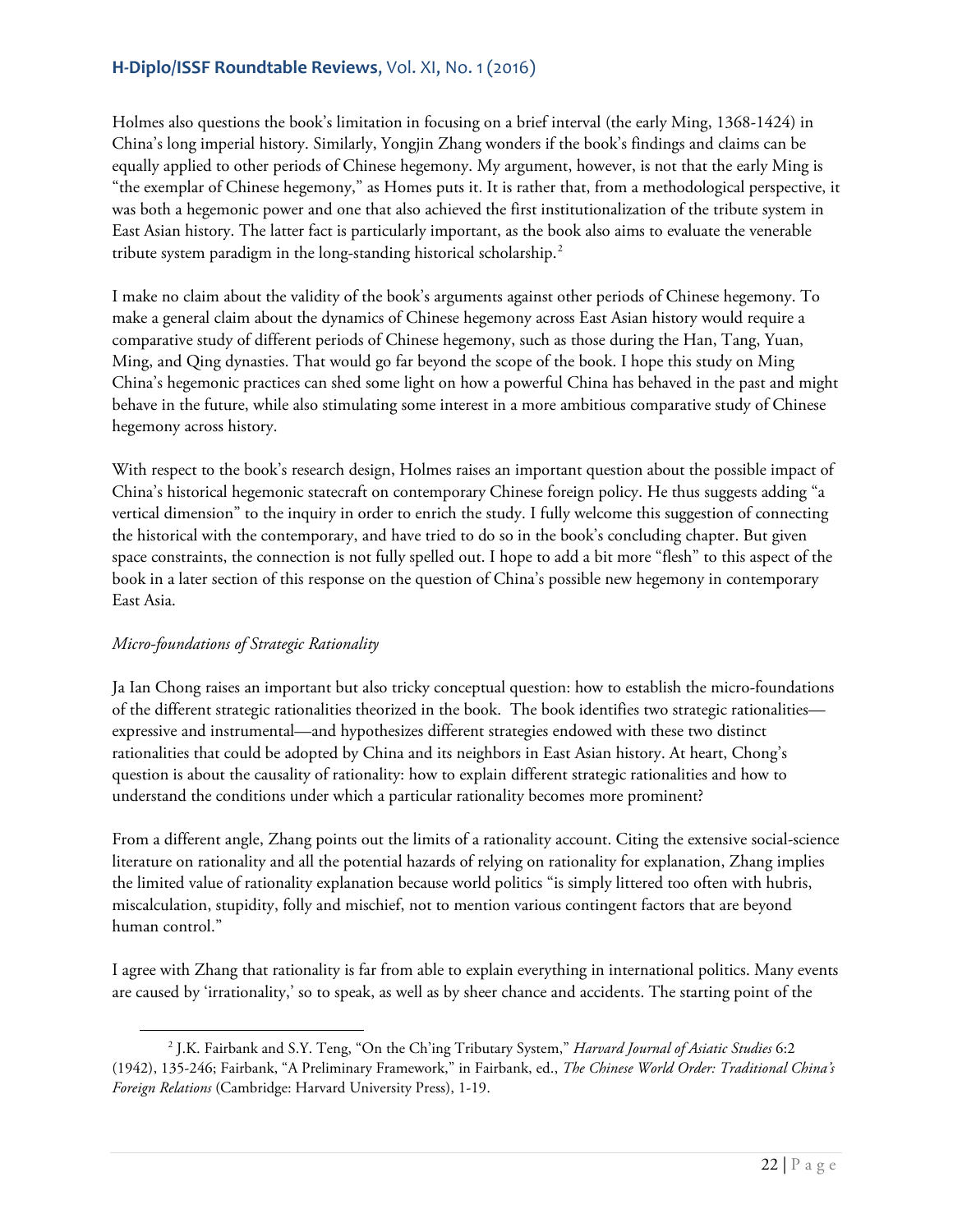book, however, is to challenge the traditional realist and rational-choice view that almost all actions in international politics are caused by instrumental rationality. The identification and theorizing of expressive rationality in a historical Confucian East Asian context is meant to establish a different kind of strategic rationality, and thus to enrich our understanding of rationality in international politics.

I do acknowledge, however, that the book's theoretical setting may have given the unwitting impression of reducing Confucian relationalism to a rationality account by pitting expressive rationality against instrumental rationality. That was not the intention. And, if given more space and resources, I may have explored irrationality and contingency in early Ming East Asian politics. The consequence of that move, however, would have been an orientation of the book toward a political-psychology direction, and potentially could have made it unwieldy given the already large and diverse analytical tasks of the project. The problem of the relative dearth of primary source for a deep political-psychology work would also loom large.

Returning to Chong's question about micro-foundations, rationality is, in the ultimate sense, a psychological and even biological question, and it is not clear how much political scientists can contribute to its final resolution. I have therefore tried in the book to explore the conditions under which expressive or instrumental rationality may become more prominent—a more modest research goal. The central hypothesis is that in the Confucian context, the degree of the conflict of interest in a relationship is a major facilitating condition of instrumental or expressive rationality (37). The book also tried to suggest the conditions that might lead to different strategies adopted by China and its neighbors in their interactions (39).

In this way, the book does not so much try to offer a strict causal theory of strategic rationality as to develop a conceptual framework for validating strategic possibilities and testing the correlation between the degree of the conflict of interest and the resulting strategic pattern. The three case study chapters try to establish, as much as the evidence allows, the strategic patterns in the interactions between China and its neighbors and the correlation between those patterns and the degree of the conflict of interest in those interactions. In this sense, the empirical work is descriptive and analytical in applying the conceptual framework advanced in the theory chapter, but less than fully causal in establishing neat causes of rationality. I feel full causality is somewhat hard to establish, especially given the limits of first-hand diplomatic accounts in the pre-modern world. But I would of course welcome future work that takes a more focused political-psychology look at strategic rationality in East Asian history.

## *Rationality and Motives*

Holmes wonders if the book oversells the novelty of its thesis in its criticism of the existing international relations (IR) literature's focus on quantifiable utilities as actor motives. Such a criticism would indeed be well worn and uninteresting. However, what Holmes describes as some of the existing literature's obsession with quantifying "utilities" is not the target of the book's criticism. Rather, the book sets out to challenge the longheld rational choice view of instrumental rationality as the predominant form of human rationality in social and political life. That kind of instrumental rationality emphasizes consequentialist self-interest maximization. The book's identification of expressive rationality of affection and obligation hopes to convince readers that beyond the instrumental rationality of self-interest maximization, there are other kinds of human rationality that cannot be reduced to consequentialist instrumentalism. Such a thesis is not in itself novel either, as rational choice theory has repeatedly been challenged over the years. The exploration of expressive rationality in the historical Confucian East Asian context, however, is something new in the IR literature and is where the claim of novelty lies.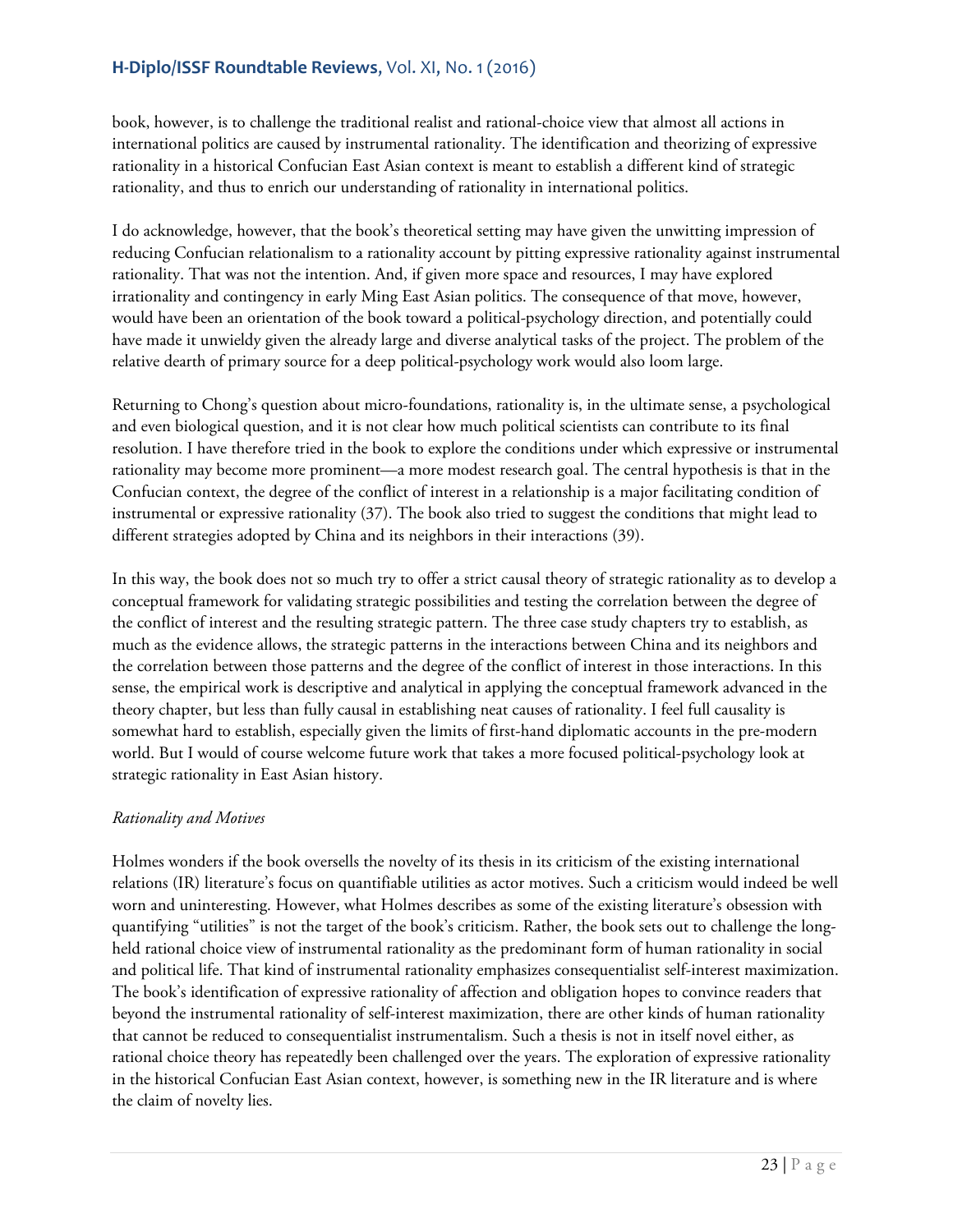Given Holmes's approving citation of Thucydides and Carl von Clausewitz, he may agree with me on the importance of studying human motivations beyond self-interest maximization. As he points out, in the field of strategic studies, motives such as honor, fear, as well as interest, carry great weight in scholarly analysis and have proven extremely consequential in historical events. Richard Ned Lebow, in his celebrated works on ancient Greek thought and international theory and history, has demonstrated this point in a magisterial fashion.<sup>[3](#page-23-0)</sup> Those motives continue to drive the great power competition of the present day, particularly between the United States and China. I would be particularly interested in finding out whether and to what degree contemporary Chinese leaders are applying a version of the modern variant of expressive rationality in their foreign policy.

## *The Three Faces of Theory*

The book consciously seeks to develop a relational theory that is simultaneously empirical, critical, and normative. Zhang wonders whether there is an irreconcilable contradiction in developing such a theory. He asks, "has not this project, unwittingly or otherwise, put its critical edge and normative bent back into the positivist prison?"

This is an entirely understandable and fair question from an English School scholar sensitive to the epistemological foundations of IR theory. As a general principle, however, there is no intrinsic reason why a theory cannot be empirical, critical, and normative at the same time. In fact, leading scholars have been calling for IR theory to move in this direction for some time already. As Christian Reus-Smit and Duncan Snidal—a constructivist and a rational choice scholar respectively—put it in an illuminating review article of the field, "Every international relations theory is simultaneously about what the world *is* like and about what it *ought* to be like," and therefore "all international relations theories already have empirical and normative dimensions."[4](#page-23-1) The conventional separation of empirical (or "positivist") and normative theory is more a reflection of the IR field's epistemological confusion than the nature of theory itself.

That said, the book does reflect the challenge of combining the empirical, critical, and normative dimensions of a theory all in one single project. The major focus of the book is the advancement of an empirical theory. It is only in the final concluding chapter that it seeks to outline, in a skeleton fashion, a critical and normative theory of ethical relationalism based on the book's empirical findings. But I believe it has been a worthwhile effort nonetheless.

## *Bilateralism vs. Multilateralism in Chinese Diplomacy*

*Chinese Hegemony* claims that "China's foreign relations were always bilateral and never multilateral" (15). This is a strong claim, to be sure, but it did not occurred to me that this is controversial. The historical record

<span id="page-23-0"></span>l <sup>3</sup> Richard Ned Lebow, *The Tragic Vision of Politics: Ethics, Interests and Orders* (Cambridge: Cambridge University Press, 2003); Lebow, *A Cultural Theory of International Relations* (Cambridge: Cambridge University Press, 2008).

<span id="page-23-1"></span><sup>4</sup> Christian Reus-Smit and Duncan Snidal, "Between Utopia and Reality: The Practical Discourses of International Relations," in *The Oxford Handbook of International Relations* (Oxford: Oxford University Press, 2008), edited by Christian Reus-Smit and Duncan Snidal, 3-37, at 6, 20.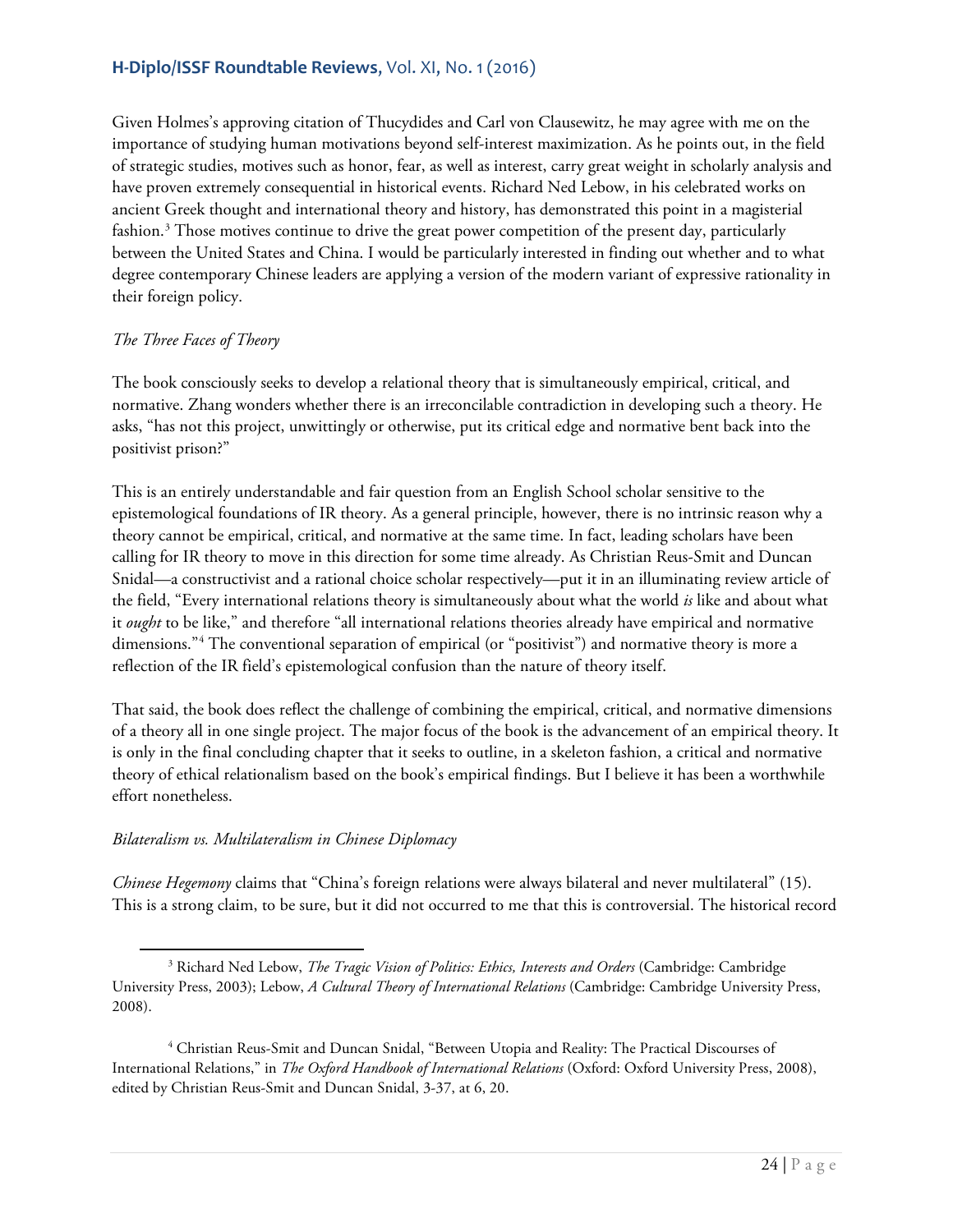does suggest to me that China's traditional diplomacy always took a bilateral form. Thus, it really strikes me when Chong points out, very perceptively, that "the empirical cases the volume explores all deal with multilateral ties, even if the expressions of hierarchy were largely in bilateral terms."

Chong has an excellent point. As he notes, early Ming China's policies toward all the major actors explored in the study—the Jurchens, Mongols, Koreans, and Japanese— reflected multiple considerations involving more than one external actor. Moreover, on the normative plane, Chinese rulers conceived of the world as a familial hierarchy, knitted together by a web of unequal relations between China and other polities. In those respects, the conventional wisdom about the dominance of bilateralism in Chinese diplomacy seems highly suspect.

There is one way to resolve the contradiction between bilateralism and multilateralism in traditional Chinese diplomacy, however. It may be called "bilateralism in form, multilateralism in substance." I maintain that in form at least, Ming China's official diplomacy largely took place in a bilateral fashion between China and other polities. Multilateral diplomacy as found in modern international relations was absent in Ming times. There may have been occasions conducive to multilateral diplomacy, such as when multiple delegations from a number of foreign polities happened to gather together in the Chinese capital for a common tribute presentation ceremony. But the historical sources I have examined tend to slight those settings, and their practical significance is hard to evaluate. Still, there is no doubt, as Chong points out and as my book details, that in making foreign policy decisions, Ming rulers often had to consider multiple actors and factors. This made their foreign policy multilateral in substance. But this multilateralism still differed dramatically from the multilateralism of modern international relations.

The question of bilateralism vs. multilateralism in Chinese diplomacy is of more than historical interest. As knowledgeable observers of modern Chinese foreign policy know, the People's Republic of China (PRC) also has a penchant for bilateralism, which is probably influenced by the traditional approach of its imperial predecessor. But the PRC has also been progressively socialized into modern international relations, and has wittingly or not embraced multilateralism in various areas.<sup>[5](#page-24-0)</sup> If imperial China's preference for formal bilateralism was rooted in ideology and conviction, the PRC's choice between bilateralism and multilateralism is based more on calculations of national interest.

## *Worrying about a Future Chinese Hegemony*

 $\overline{\phantom{a}}$ 

Holmes approves of the concept of "hegemony" for describing the power and practices of early Ming China. He also considers it a fitting label for a rising PRC under the rule of the Chinese Communist Party (CCP) today. But PRC officialdom has consistently rejected hegemony as an aim of its foreign policy ever since the country's founding in 1949. This is, however, more an issue of linguistic terminology than of policy substance. The Chinese translation of the English word "hegemony"—*ba quan* 霸权—denotes physical exploitation, domination, and conquest, evils of Western and Japanese imperialism and colonialism that the PRC has long condemned. But, if translated to mean international leadership based on material primacy and social legitimacy, which is the mainstream view in the IR literature and the definition adopted by the book, I

<span id="page-24-0"></span><sup>5</sup> Alastair Iain Johnston, *Social States: China in International Institutions, 1980-2000* (Princeton: Princeton University Press, 2007).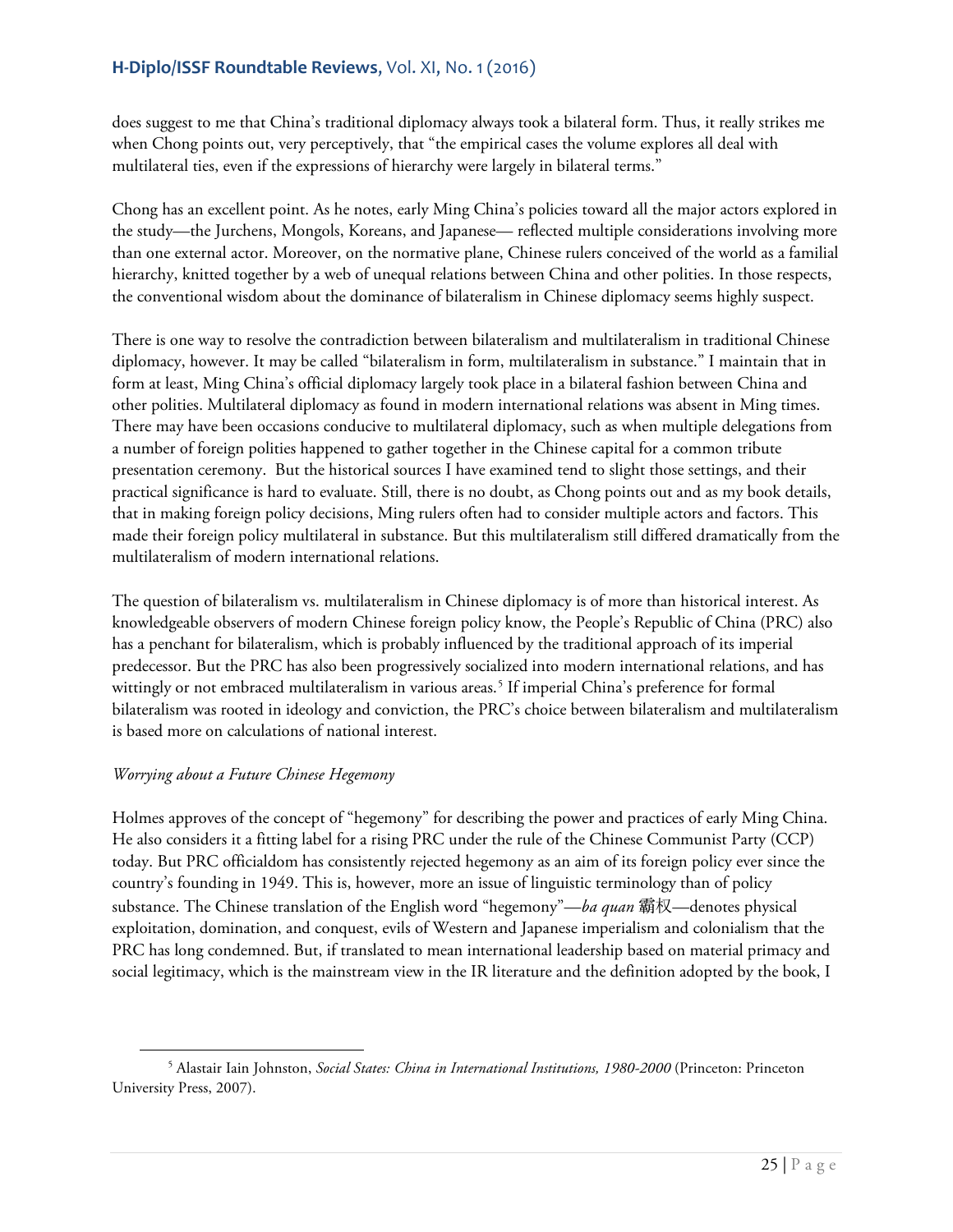doubt the Chinese leadership would reject such a foreign policy goal out of hand. After all, China is now consciously seeking a form of regional and international leadership commensurate with its newfound power.

The crucial question arising out of the book, as Holmes notes, is what kind of hegemonic strategy the PRC might adopt in the future. And to what extent will the foreign policy of a powerful PRC resemble its imperial predecessor, such as the early Ming? I have tried to suggest a critical and normative theory of ethical relationalism as a conceptual framework for thinking about these questions. Focusing on the degree of instrumental and expressive rationalities in Chinese foreign policy, my hope is that expressive rationality will be able to check the excess of instrumental rationality if not actually dominate it.

Holmes describes my treatment of contemporary Chinese foreign policy as "rather soft." Given the space constraints, it was impossible to thoroughly review recent Chinese foreign policy in the concluding chapter of the book. But he is right in being skeptical about the influence of the expressive tradition in Chinese foreign policy. In major security policy issues—a particularly salient example would be the South China Sea since 2009—current Chinese decision-making seems to be driven by nationalistic realpolitik rather than ethical relationalism based on expressive rationality.

Similarly, Chong points out that "substantialist" views, as opposed to relational views, were also important to the Chinese intellectual tradition and were a feature of Ming foreign policy. So it is important to explore the degree to which Confucianism or any other intellectual tradition still influences the thinking and practice of East Asian statecraft today.

I write in the book that "It would be highly unsettling if Chinese foreign policy were to be reduced to a crude instrumental logic of power politics and self-interest narrowly defined" (188). Such a worrisome prospect still exists. But I am hopeful that other intellectual and policy traditions in Chinese history will balance the tendency of nationalistic and exclusivist realpolitik to create a more even-handed approach. *Chinese Hegemony* has identified expressive rationality and instrumental rationality as the two major strategic rationalities guiding early Ming foreign policy. The balance between them—79% instrumental rationality and 21% expressive rationality—is not optimal, but could be one that the world can live with if the PRC were to adopt such a strategic mix. Elsewhere, I have argued that there are two major Confucian foreign policy traditions in Chinese history: inclusivism and exclusivism. On balance, inclusivism has been the mainstream approach.<sup>[6](#page-25-0)</sup> One hopes that this will continue to be the case in the PRC period. Needless to say, the question of the intellectual foundations of Chinese foreign policy is an extremely important one to explore, at a time when China's rise is having a major impact on East Asian regional relations. I hope my book has provided a useful historical background to such explorations.

Finally, Zhang raises an astute question about the role of hierarchy in China's foreign policy tradition. As he notes and as the book documents, traditional Chinese diplomacy in Ming times was based on the assumption of hierarchy and inequality between China and its neighbors. Can this barrier be overcome in China's foreign relations when the PRC returns to become the preeminent power in East Asia? On the level of national principles and declaratory policy, China has fully embraced the norm of sovereign equality in modern international relations and adamantly rejected hierarchy as a principle of diplomatic conduct. Still, some

 $\overline{\phantom{a}}$ 

<span id="page-25-0"></span><sup>6</sup> Feng Zhang, "Confucian Foreign Policy Traditions in Chinese History," *Chinese Journal of International Politics* 8:2 (Summer 2015): 197-218.